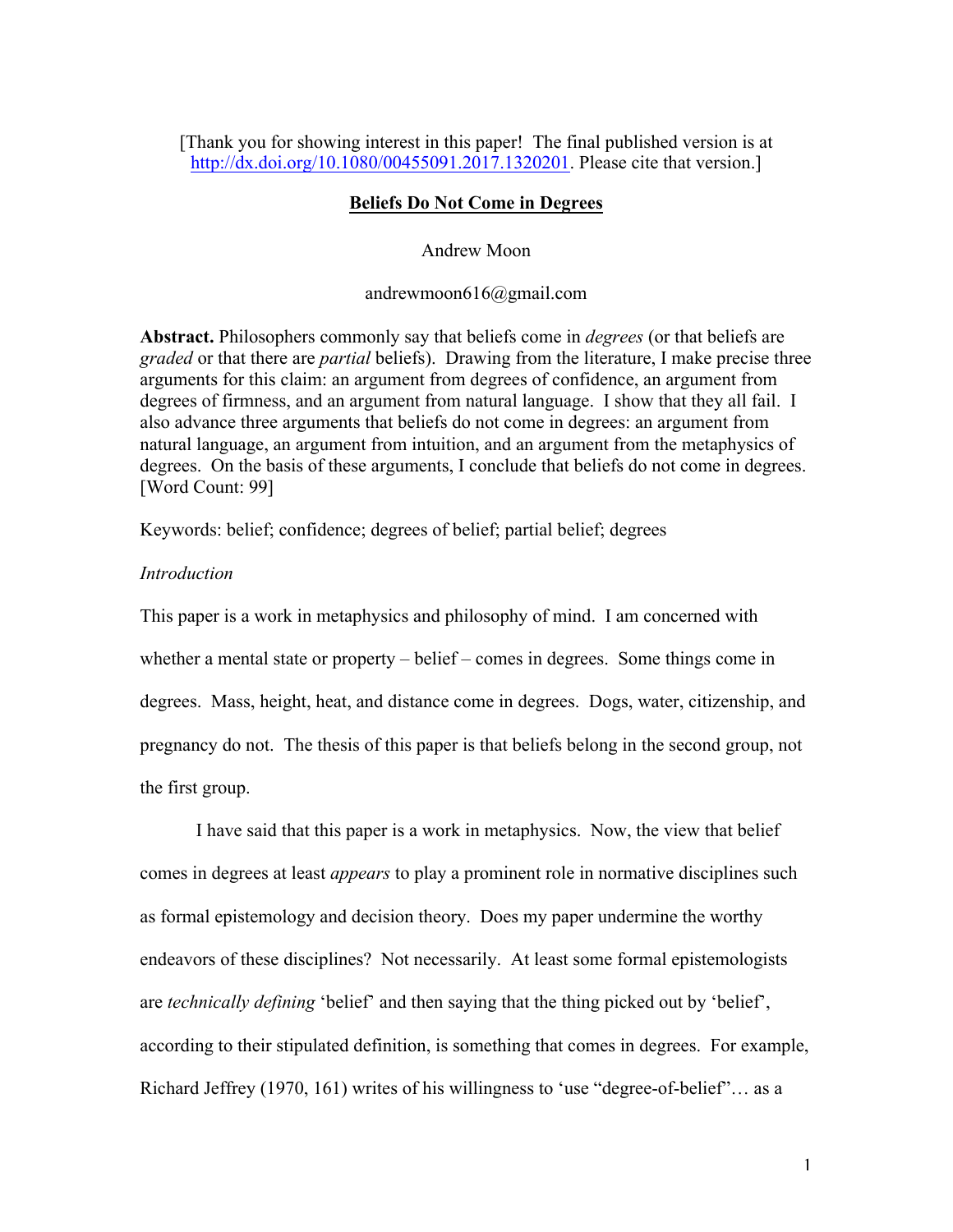technical term,' and follows Frank Ramsey (1931) by defining 'degree-of-belief' in terms of decision theoretic concepts. <sup>1</sup> Jeffrey famously writes, 'Our ordinary notion of *belief* is only vestigially present in the notion of degree of belief. I am inclined to think Ramsey sucked the marrow out of the ordinary notion' (1970, 171–172).

In this paper, I'll set aside the question of whether Ramsey successfully sucked the marrow out of the ordinary notion.<sup>2</sup> My point is that so long as formal epistemologists and decision theorists are, like Jeffrey, using 'belief' in a technically-defined sense, and not in its ordinary sense, they are making no commitments about the question of whether *beliefs* come in degrees. Hence, my discussion is at least not directly relevant to their work. Similarly, if someone technically defined the term 'God' to mean *Ralph Nader* and then proceeded to argue that Nader does not exist (only using 'God' whenever she meant *Ralph Nader*), philosophers of religion would not find such claims relevant to their work.

Some philosophers may simply be intending to communicate that *confidence* comes in degrees when they say, 'Beliefs come in degrees.' I wholeheartedly agree that confidence comes in degrees. However, I am arguing that *beliefs* do not come in degrees. I will say more about the relationship between belief and confidence in coming sections, but for now, I'll simply note that it is at least not obvious that 'Belief comes in degrees' is equivalent to 'Confidence comes in degrees.' Hence, it is at least not obvious that my thesis commits me to the radical conclusion that confidence does not come in degrees.

Some may now think that my thesis is so *un*radical that it is uninteresting. Here are four points to address this concern. First, there are a number of arguments, normally

<sup>&</sup>lt;sup>1</sup> See Lina Erikkson and Alan Hajek (2007) for a helpful history and discussion.<br><sup>2</sup> For arguments that the marrow has not been sucked out, see Buchak (2014), Ross and Schroeder (2014), and Weisberg (forthcoming).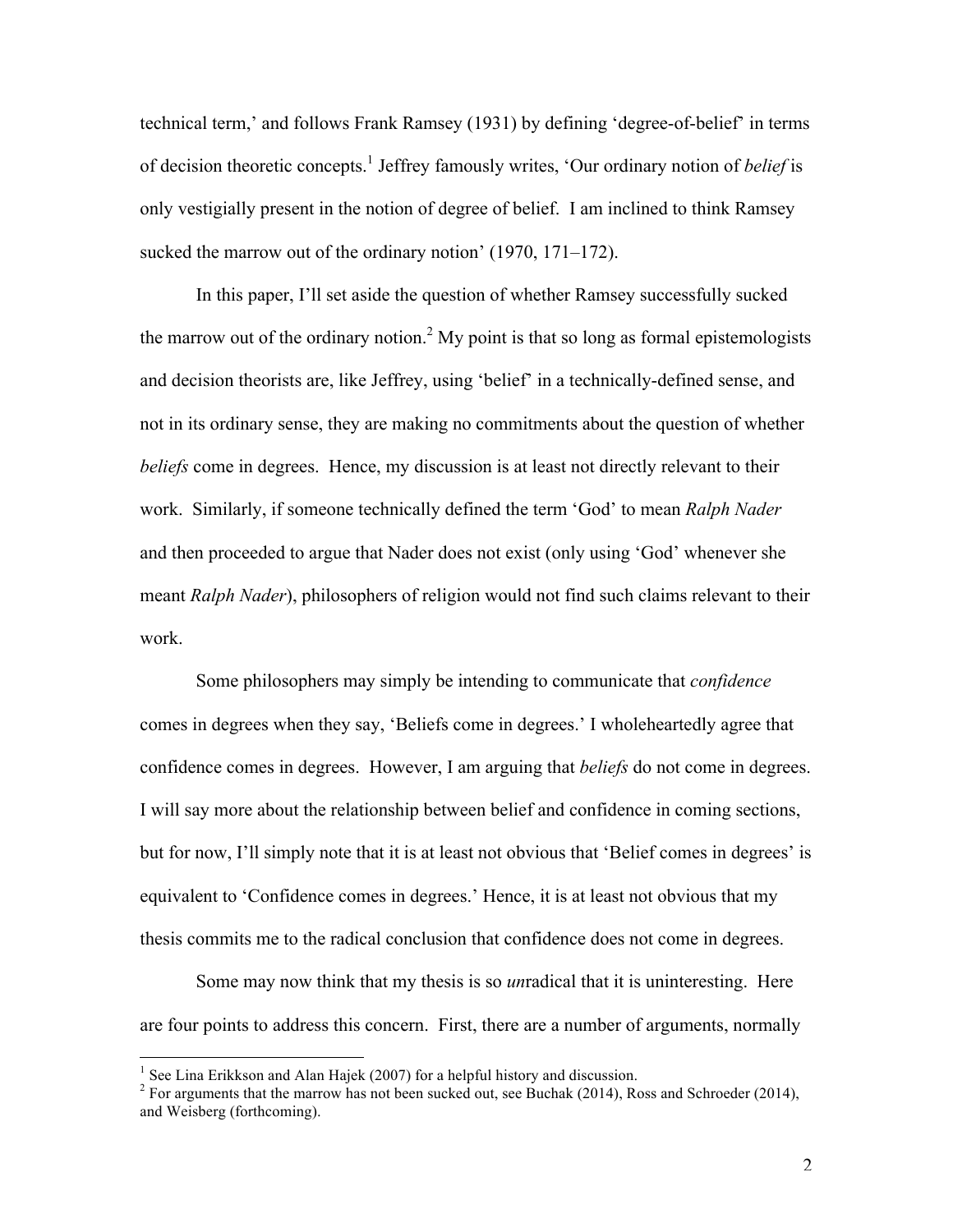in the epistemological literature, both for and against the claim that *beliefs* come in degrees. The fact that there are these arguments, which I will assess in this paper, is evidence that people find the thesis interesting. Second, I suspect that some philosophers, including epistemologists, have not taken the time to think carefully through the distinctions between 'belief', 'confidence', 'credence', and related terms. This paper can help with conceptual ground clearing. Third, many philosophers, when talking about belief, feel the need to use expressions like 'outright belief', 'binary belief', 'full belief', 'all-out belief', or 'all-or-nothing belief', as if there were such a thing as degreed (or partial or graded) belief with which to contrast.<sup>3</sup> If my thesis is successfully defended, then we can just cleanly and simply use 'belief', no qualifications necessary. Lastly, even if this paper does not have immediate implications for formal epistemology and decision theory, neither do most metaphysical questions, such as whether there are universals, or whether a person endures or perdures. The question of whether a facet of reality – belief – has the property of coming in degrees might be intrinsically interesting to philosophers.

In §1, I present and criticize the common *confidence argument* that beliefs come in degrees. In §2, I discuss two arguments from natural language: one in favor of my thesis and one against it. I conclude that both arguments have limited persuasive power since they depend on premises that are not likely to be shared by dissenters. In §3, I make precise a common argument that beliefs do come in degrees, what I call the

 $3$  For 'outright belief', see Wedgwood (2008, 4), Fantl and McGrath (2009, 128), and Clarke (2013, 1). For 'binary belief', see Christensen (2004, 12), Erikkson and Hajek (2007, 206), and Tang (2016, 63). For 'full belief', see Erikkson and Hajek (2007, 206), Buchak (2014, 285), Lennertz (2015, 1), and Weisberg (forthcoming). For 'all-out belief', see Holton (2008, 36–37). For 'all-or-nothing belief', see Christensen (2004, 12), Buchak (2014, 285), and Sturgeon (2008, 140). If people could see that belief does not come in degrees, then all these qualifications would be unnecessary.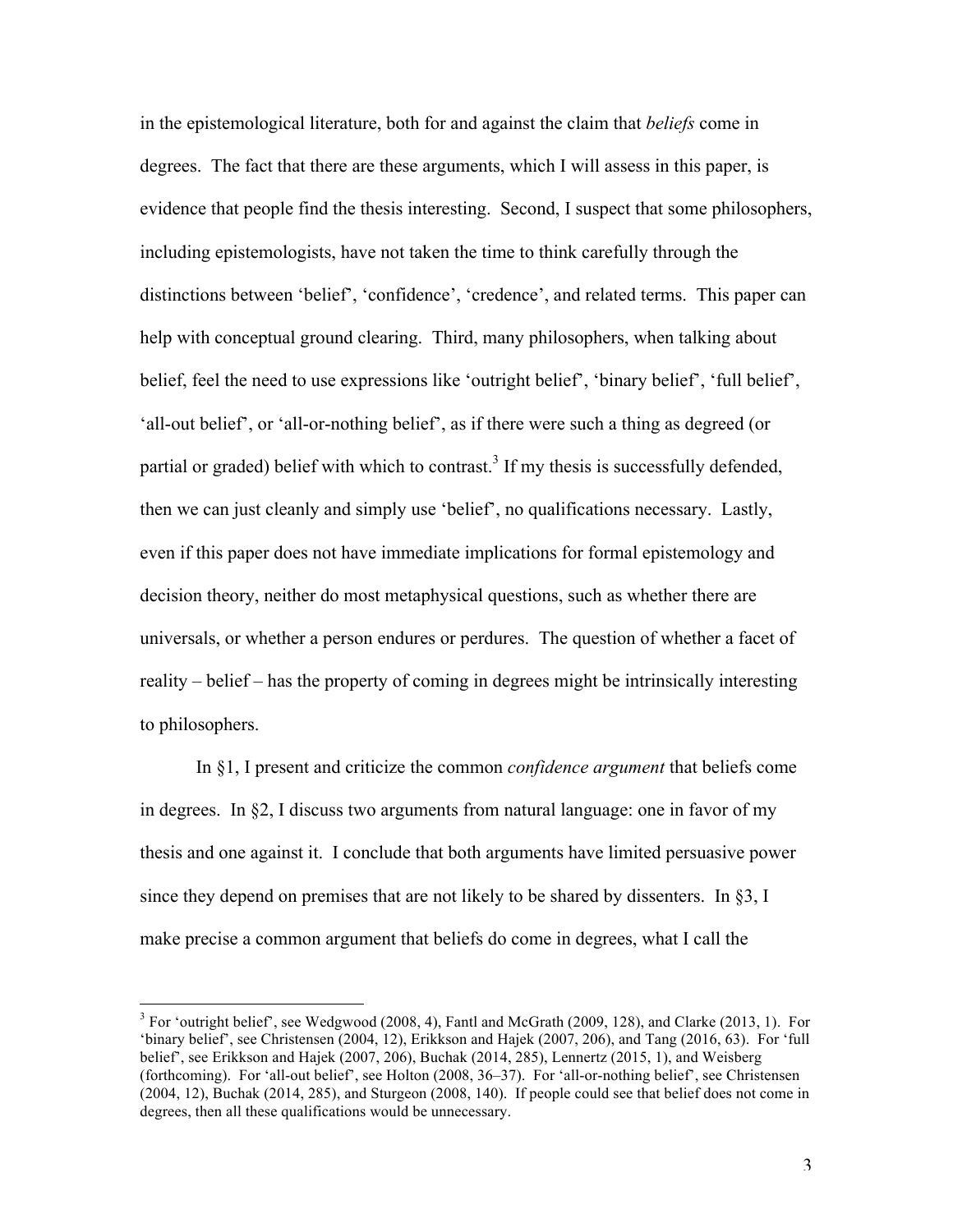*firmness argument*, and I argue that it fails. I end the section by briefly arguing, on the basis of simple intuition, that beliefs do not come in degrees. Lastly, in §4, I explore the metaphysics of degrees and then defend a new and more substantive argument that beliefs do not come in degrees, what I call the *determinables argument*.

# **1. The Confidence Argument**

In this section, I show that a prominent argument that beliefs come in degrees rests on an unsupported assumption. One reason many epistemologists cite for thinking that beliefs come in degrees is that attributing degrees of confidence is intuitive. In the introduction to a volume of collected papers called *Degrees of Belief*, Franz Huber (2009) opens with the following remarks:

Degrees of belief are familiar to all of us. Our confidence in the truth of some propositions is higher than our confidence in the truth of other propositions. We are pretty confident that our computers will boot when we push their power button, but we are much more confident that the sun will rise tomorrow… The higher an agent's degree of belief for a particular proposition, the higher her confidence in the truth of that proposition… The purpose of this book is to provide a comprehensive overview and assessment of the currently prevailing theories of degrees of belief (1).

Jeremy Fantl and Matthew McGrath (2009) write,

We are more confident of the truth of some propositions than others. You are presumably more confident that the next British prime minister will be a Conservative than a Liberal Democrat… We should allow, then, that there is such a thing as graded belief—roughly being more or less confident of the truth of a proposition. But there also seems to be such a thing as *outright* believing, which is binary (128).

### Scott Sturgeon (2008) writes that

[B]elief can seem coarse-grained. It can look like a three-part affair: either given to a claim, given to its negation, or withheld… [B]elief can seem fine-grained. It can look as if one invests levels of confidence rather than all-or-nothing belief. In this sense of belief one does not simply believe, disbelieve or suspend judgement.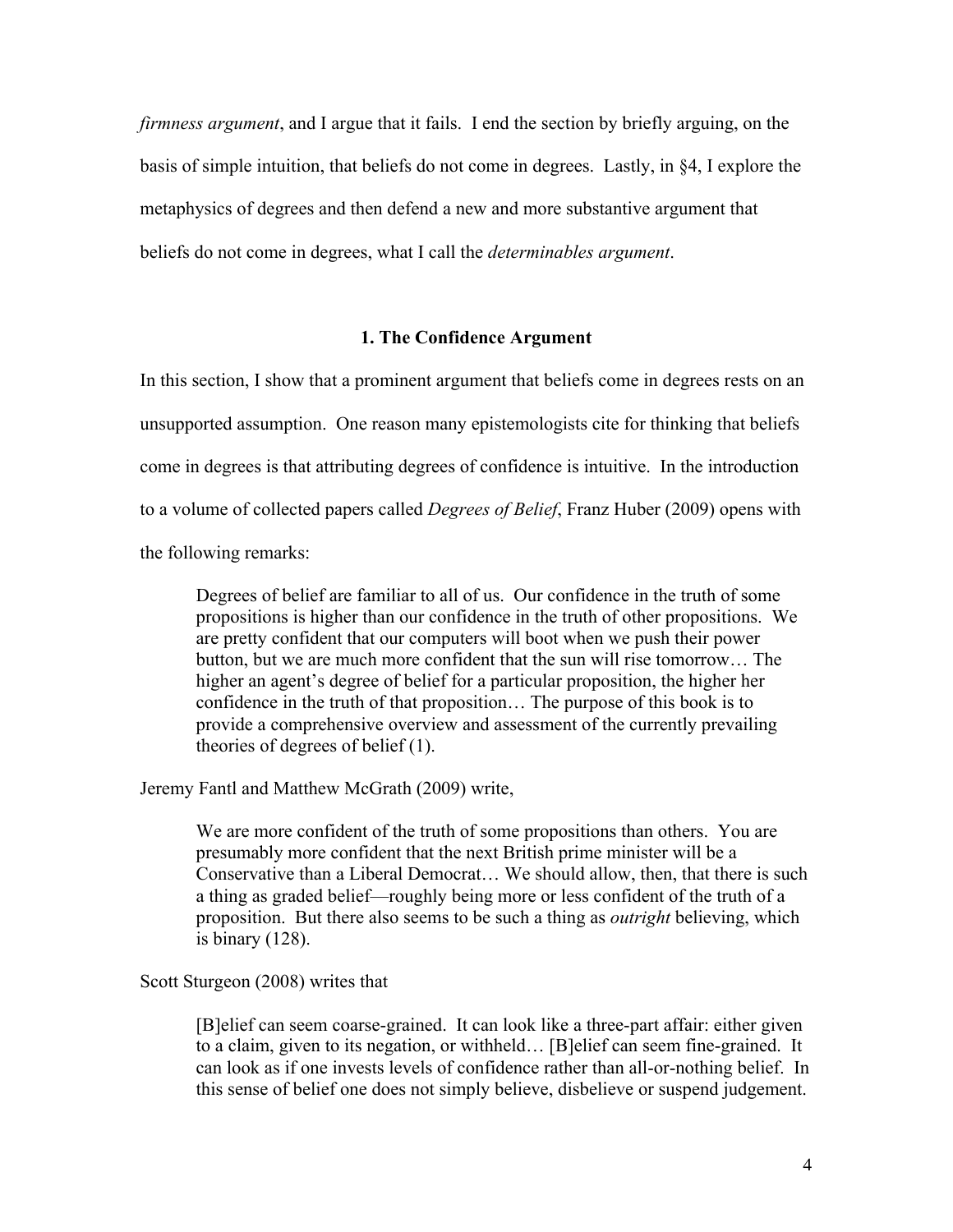One believes to a certain degree, invests confidence which can vary across quite a range (140).

# David Christensen (2004) writes that

[B]elief is an attitude that one can either take, or fail to take, with respect to a given claim... Nevertheless, the binary model does not provide the only plausible way of conceiving of belief. It is clear, after all, that we have much more confidence in some things we believe than in others. Sometimes our level of confidence in the truth of a given claim decreases gradually—say, as slight bits of counterevidence trickle in… This suggests that underlying our binary way of talking about belief is an epistemic phenomenon that admits of degrees  $(13-14)$ .<sup>4</sup>

Notice that although these philosophers think that beliefs come in degrees, other

remarks indicate that they also are sympathetic to the 'binary model' (Christensen) or a 'coarse-grained' view (Sturgeon) or the existence of 'outright' belief (Fantl and McGrath). There is no inconsistency here; they might hold that one type of belief comes in degrees and another type does not. But it at least seems that they are making the positive claim that at least one type of belief comes in degrees.

Here are three more points about the above quotes. First, the claims of Huber, et.al. are about *belief* and not about something merely belief-*like* that shares some of belief's properties.<sup>5</sup> Second, they are trying to *illustrate* how beliefs come in degrees. Third, they seem to think that by illustrating the plausible thesis that confidence comes in degrees, it *thereby follows* that they have shown how belief (or a certain type of belief) comes in degrees.

This supposed illustration of belief coming in degrees is best explained by the hypothesis that they are assuming a premise like one of the following:

 <sup>4</sup> For more examples, see Harman (1986, 22), Foley (1992, 111), Erikkson and Hajek (2007, 209), Frankish (2009, 75), Staffel (2013, 3537), and Konek (2016, 509–510).<br><sup>5</sup> Hence, although some philosophers might say, 'I just meant *confidence* when I said "belief",' I am now

taking them at their word that they mean *belief* when they say 'belief'.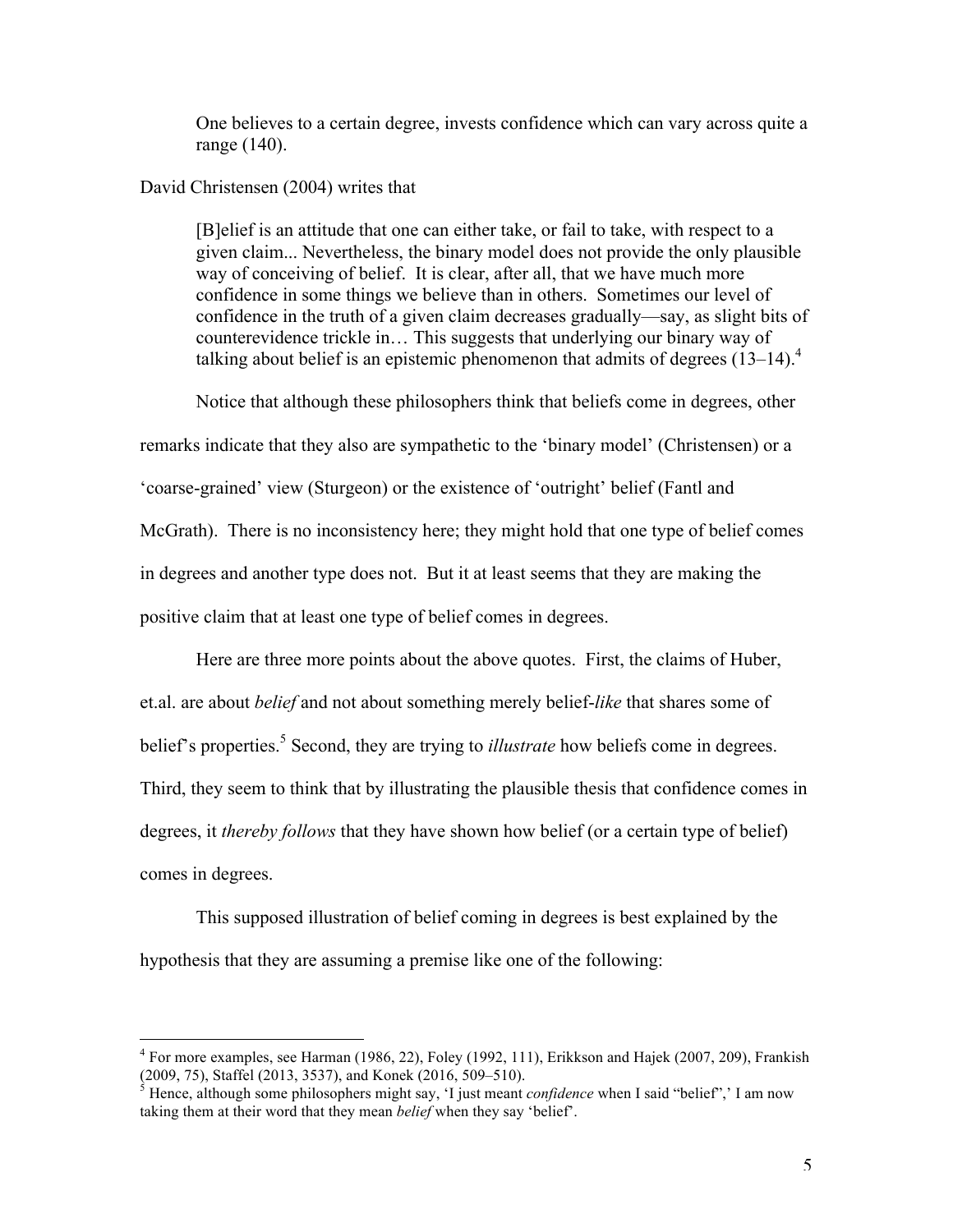*Assumption 1*: The property of having confidence that *p* is identical to the property of having belief that *p*.

*Assumption 2*: 'Belief' and 'confidence' pick out the same thing. They then infer that since the property of having confidence, or the thing picked out by 'confidence', comes in degrees, it follows that belief comes in degrees.

However, no reasons are given for Assumptions 1 and 2. They seem to just be assumed. Now, on the face of things, belief and confidence *do* seem to be similar sorts of mental entities; *perhaps* they are identical. On the other hand, our having formed different words for them is some evidence that they are distinct. So, as it stands, I see no convincing argument here that beliefs come in degrees. We will have to look elsewhere for better arguments.<sup>6</sup>

## **2. Arguments from Natural Language**

In §2.1 and §2.2, I provide two arguments that appeal to natural language: one that is in favor of my thesis and one that is against it. Although I find the argument in favor of my thesis to be convincing, I admit that both arguments will have limited persuasive power for those who disagree.

#### *2.1 An Argument from Language that Beliefs Do Not Come in Degrees*

In this section, I start by presenting a weak, but instructive, version of an argument that beliefs do not come in degrees. I then end the section by presenting a stronger version of that argument.

 <sup>6</sup> Thanks to Kenny Boyce, David Christensen, and John Turri for help on the points in this section.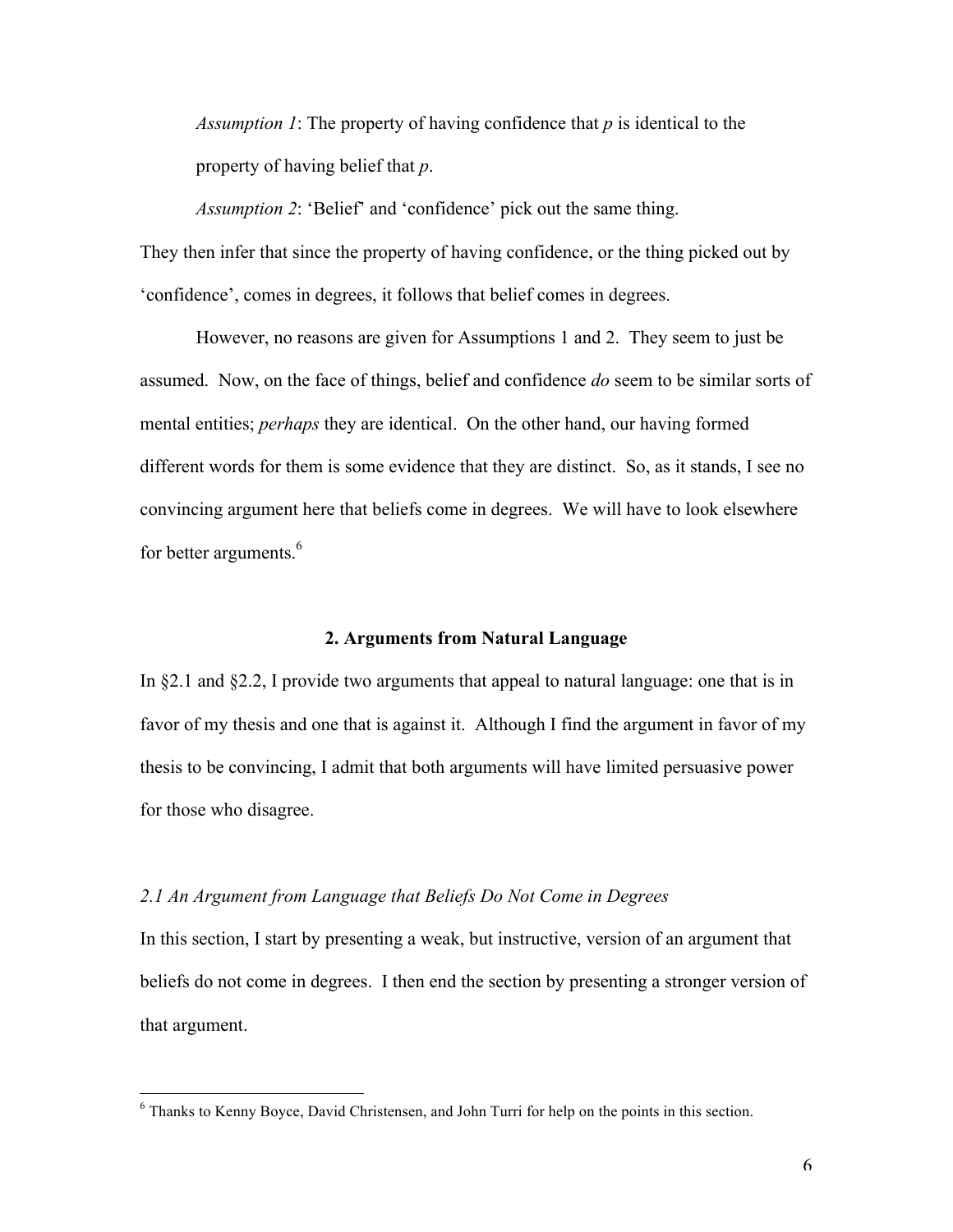Jay has the belief that unicorns are real. He also has confidence that this is so.

We see in the previous two sentences that both belief and confidence can be ascribed by a noun. Now consider,

1) 'I have much confidence that she is the one.'

2) 'I have little confidence that she is the one.'

These ordinary English sentences make perfect sense. Reflection on (1) and (2) makes it seem plausible that confidence comes in degrees. Since belief, like confidence, can also be ascribed by a noun, it might be thought that this method will show that beliefs comes in degrees. But consider that

3) 'I have much belief that she is the one.'

4) 'I have little belief that she is the one.'

are nonsensical. This method does not show that beliefs come in degrees.

On the contrary, the fact that (3) and (4) are nonsensical makes it seem plausible that beliefs do not come in degrees. Consider the following simple argument: if beliefs come in degrees, then (3) and (4) make sense; (3) and (4) do not make sense; therefore, beliefs do not come in degrees. This argument is weak, however, since the first premise can easily be disputed. Why think that if beliefs come in degrees, (3) and (4) must make sense? This is not obvious.

A stronger version of this argument can be given. Consider the distinction between mass nouns and count nouns.<sup>7</sup> Dean Zimmerman (1995) usefully summarizes,

There are familiar syntactic criteria for the distinction: count nouns admit of pluralization, can occur with numerals, take 'a' and 'every' in the singular and 'few' and 'many' in the plural; while mass nouns take singular verbs, cannot occur with numerals, take determiners like 'much' and 'little' rather than 'few' and 'many' and so on (53).

 $<sup>7</sup>$  The following argument was greatly helped by correspondence and discussion with Mark Steen.</sup>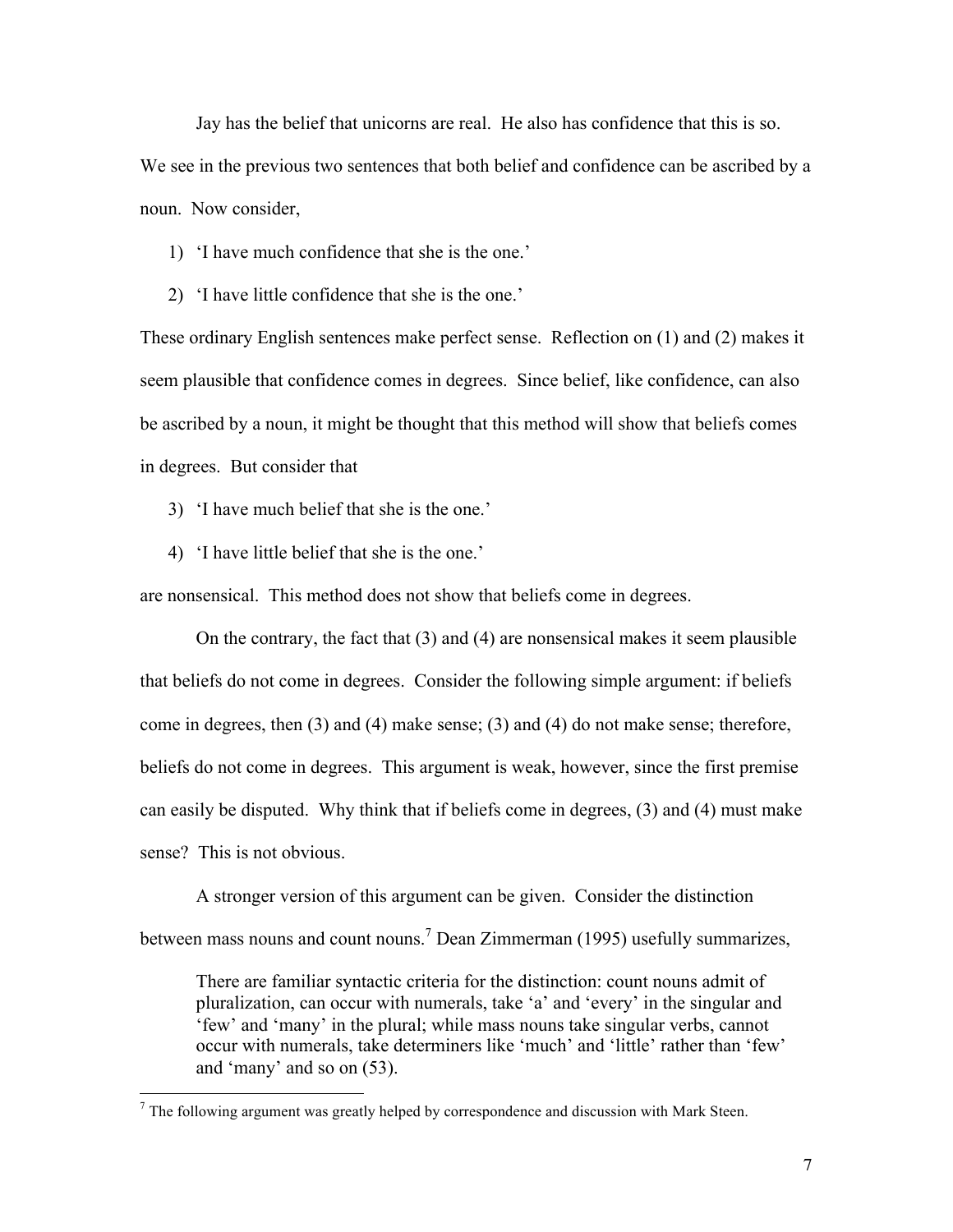Examples of count nouns are 'deer', 'tree, 'toy', and 'chimney'. Examples of mass nouns are 'stamina', 'energy', 'strength', and 'lava'. Note that paradigm propositional attitudes that come in degrees are all denoted by mass nouns: 'confidence', 'doubt', 'hope', 'fear', 'desire'. We can properly say, 'I have little doubt that they can do it,' 'I have much fear that they can do it,' and 'I have little hope that they can do it,' in addition to  $(1)$  and  $(2)$ . On the other hand, things denoted by count nouns typically do not come in degrees.

However, it is incorrect to say that all nouns are either a mass noun or a count noun *simpliciter*. Rather, their *occurrences* are either one or the other. I can have little hope that she is the one, but I can also have *a* hope that she is the one. In the previous sentence, 'hope' occurred as both a mass noun and also as a count noun. 'Belief' can also occur as either a mass noun or a count noun. Although it typically occurs as a count noun, in the following sentence,

5) 'There is more religious belief in this century than in the previous one,' 'belief' is used as a mass noun.

Here, now, is a stronger version of the argument from natural language that beliefs do not come in degrees:

- i) If a propositional attitude X comes in degrees, then higher or lower degrees of X can be properly attributed to a person by an occurrence of a mass noun.
- ii) Higher or lower degrees of belief cannot be properly ascribed to a person by an occurrence of a mass noun.
- iii) Therefore, beliefs do not come in degrees.

Consider (i). One can talk of much hope, little confidence, much desire, and so on. For *any* paradigm propositional attitude that comes in degrees, higher or lower degrees of that

8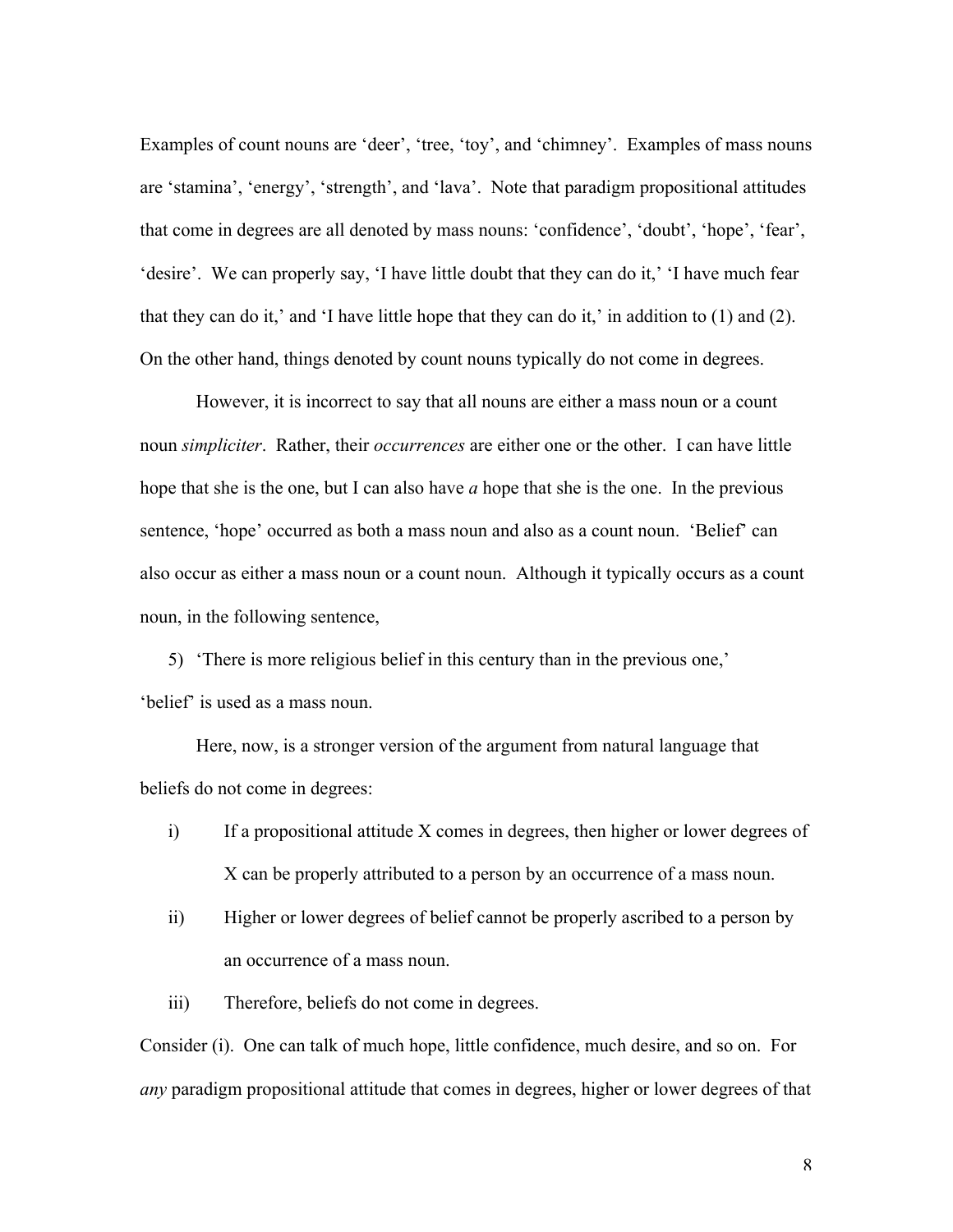attitude can be attributed to a person by way of an occurrence of a mass noun. This is inductive evidence for (i).

Consider (ii). One cannot ascribe higher or lower degrees of belief to a person with 'belief'. (5) does ascribe belief by way of a mass noun, but this only ascribes a number of single beliefs to a *population*, not a degree of belief to a single individual. Whenever belief is ascribed to a single person by way of a noun, it is by the occurrence of a count noun and not a mass noun. That is why (3) and (4) do not make sense. From (i) and (ii), it follows that beliefs do not come in degrees.

# *2.2 An Argument from Language that Beliefs Come in Degrees*

I find the second argument in §2.1 to be convincing. However, others might not. Scott

Sturgeon (2008) writes,

After all, predicates of the form 'believes that P' look to be *gradable*. We can append modifiers to belief predicates without difficulty—John believes that P more than Jane does. And we can conjoin the negation of suchlike without conflict—John believes that P but not fully. These linguistic facts indicate that predicates of the form 'believes that P' are gradable (142).

If Sturgeon thinks it is natural to say,

6) 'John believes that P more than Jane does,'

and

7) 'John believes that P but not fully,'

then he will probably countenance sentences such as

8) 'John has more belief that P than Jane does.'

These sentences might be taken as evidence that beliefs come in degrees. They might

also be taken to be evidence that premise (ii), of my above argument, is false. So,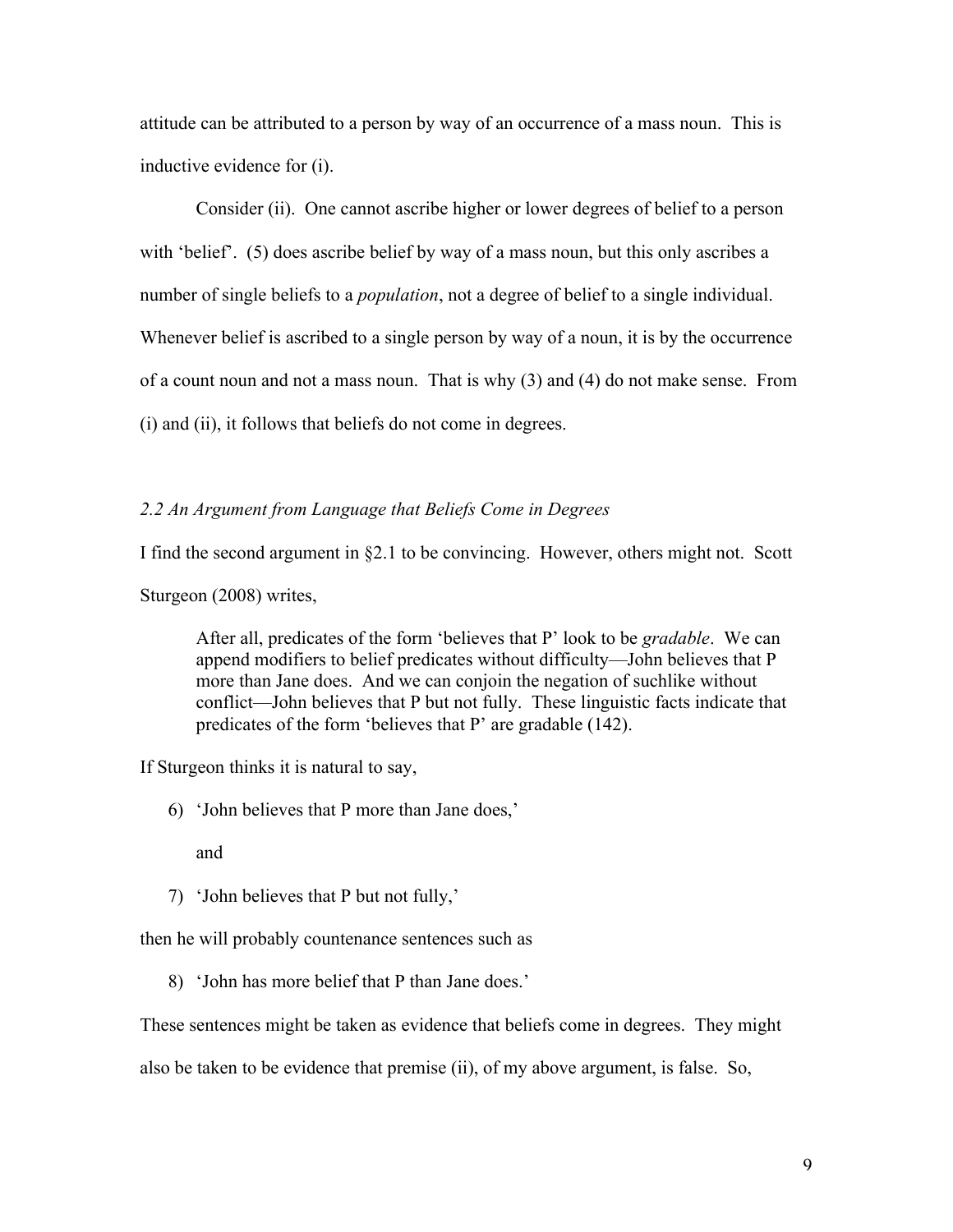Sturgeon might say that what I earlier called nonsensical are actually fine and meaningful sentences of ordinary English.

It appears that we have an intuition clash regarding what makes sense in ordinary English. To emphasize this clash, note that just a few short years before Sturgeon's paper was published, P.M.S. Hacker (2004) appealed to similar sentences to argue that beliefs do not come in degrees! He writes,

But there are no degrees of belief… I cannot believe that *p more* than you do, although I may be more certain than you that *p*. I cannot believe that *p* just *a little*  or *very much*, although I can be inclined a little or very much inclined to believe that *p* (192).

How do we break this impasse? At this point, I will simply conclude that these arguments from natural language will likely not be persuasive to the opposing party who has different intuitions. We will have to move to other arguments. (In §3.1, I will explain why I think none of (6)–(8) gives us reason to think that beliefs come in degrees.)

# **3. The Firmness Argument and the Intuition Argument**

In §3.1, I present and criticize the *firmness argument* that beliefs come in degrees. In

§3.2, I present the *intuition argument* that they do not come in degrees.

# *3.1 The Firmness Argument*

Daniel Hunter (1996) writes,

Belief is sometimes taken to be an all-or-nothing affair… At other times, however, we wish to think of belief as a matter of degree, not as an all-or-nothing matter. We recognize that there are some things we believe more strongly than others. For example, I believe that  $2 + 2 = 4$  and I also believe that Neanderthals buried their dead, but I believe the former proposition much more firmly than the latter (75).

Richard Pettigrew (2015) writes,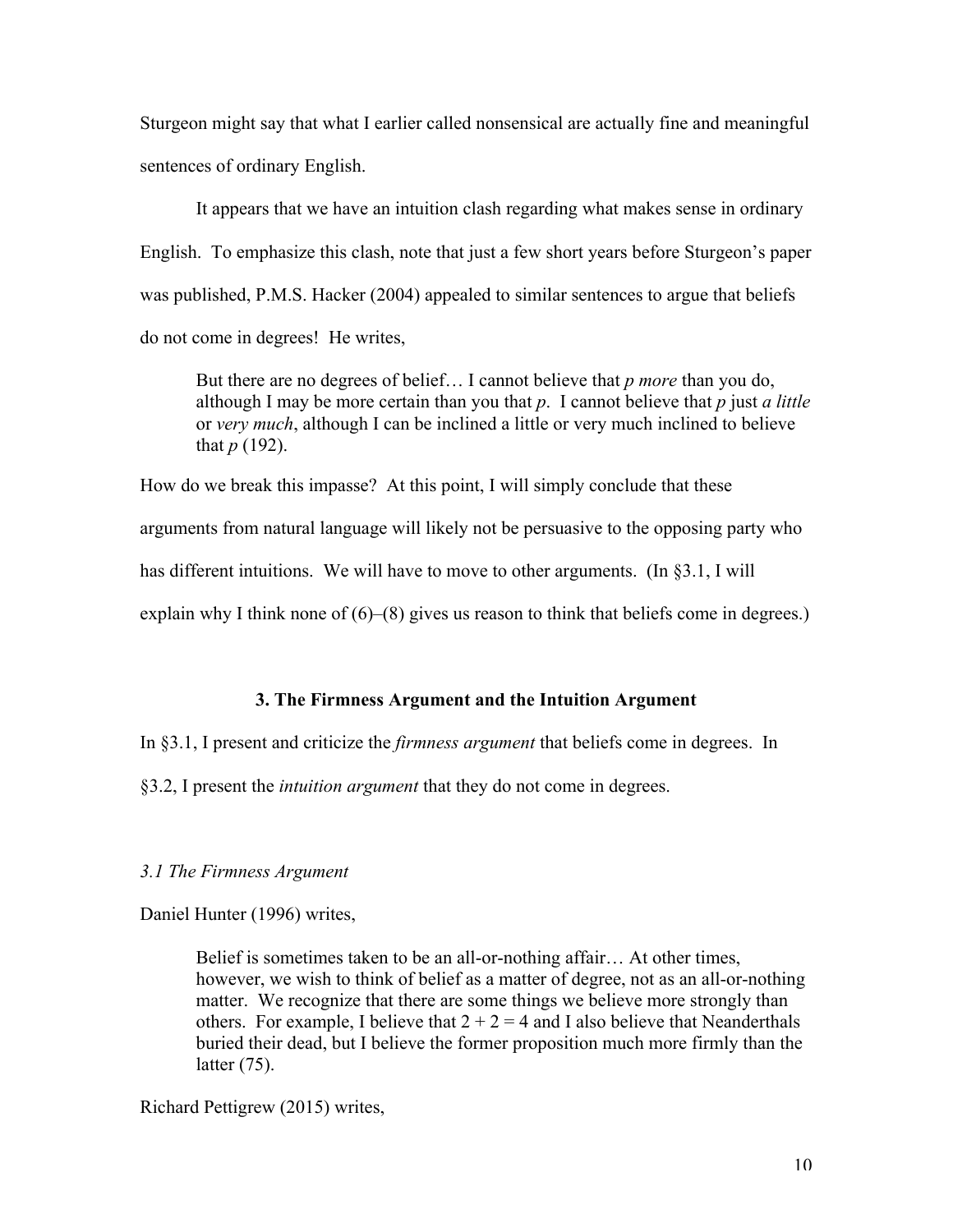Our beliefs come in degrees; we believe some more strongly than others. For instance, I believe that the sun will rise tomorrow more strongly than I believe that it will rise every morning for the coming week; and I believe both of these propositions much more strongly than I believe that there will be an earthquake tomorrow in Bristol.

Consider some more examples:

- 9) 'Adam firmly believes that Santa exists.'
- 10) 'Adam very firmly believes that Santa exists.'
- 11) 'Adam believes that Santa exists more firmly than Esther does.'
- 12) 'Adam believes, with some doubt, that it will snow tomorrow.'
- 13) 'Adam believes with certainty that it will snow tomorrow.'
- 14) 'Adam believes that it will snow tomorrow but isn't certain about it.'8

(Note that 'firmly' in (9)–(11) could have been replaced with 'strongly'. Since 'firmly' and 'strongly' have similar enough meanings for the purposes of this paper, I will stick to using 'firmly'.) Call these sentences 'modified-belief ascriptions'. Unlike the disputable sentences (6)–(8) from the previous section, modified-belief ascriptions are beyond reproach. Hunter and Pettigrew seem to think that the fact that they are sometimes true is good evidence that beliefs come in degrees. Call this the *firmness argument*.

The argument fails. Although a *property* of something might come in degrees, the thing itself might not. A deer has mass, and mass comes in degrees; a tree has height, and height comes in degrees. But neither the deer nor the tree come in degrees. I might see a panda with much clarity. Although the *clarity* with which I see the panda might come in degrees, my *seeing* the panda does not. Similarly, the firmness (or doubt or certainty) with which a belief is held might come in degrees, but it does not follow that

 <sup>8</sup> 'Certainty' and 'certain' in (13) and (14) refer to *psychological certainty*, a state that entails the instantiation of no epistemic properties (e.g., justification). Sometimes, 'certainty' refers to *epistemic certainty*, a state that entails the instantiation of a great deal of justification.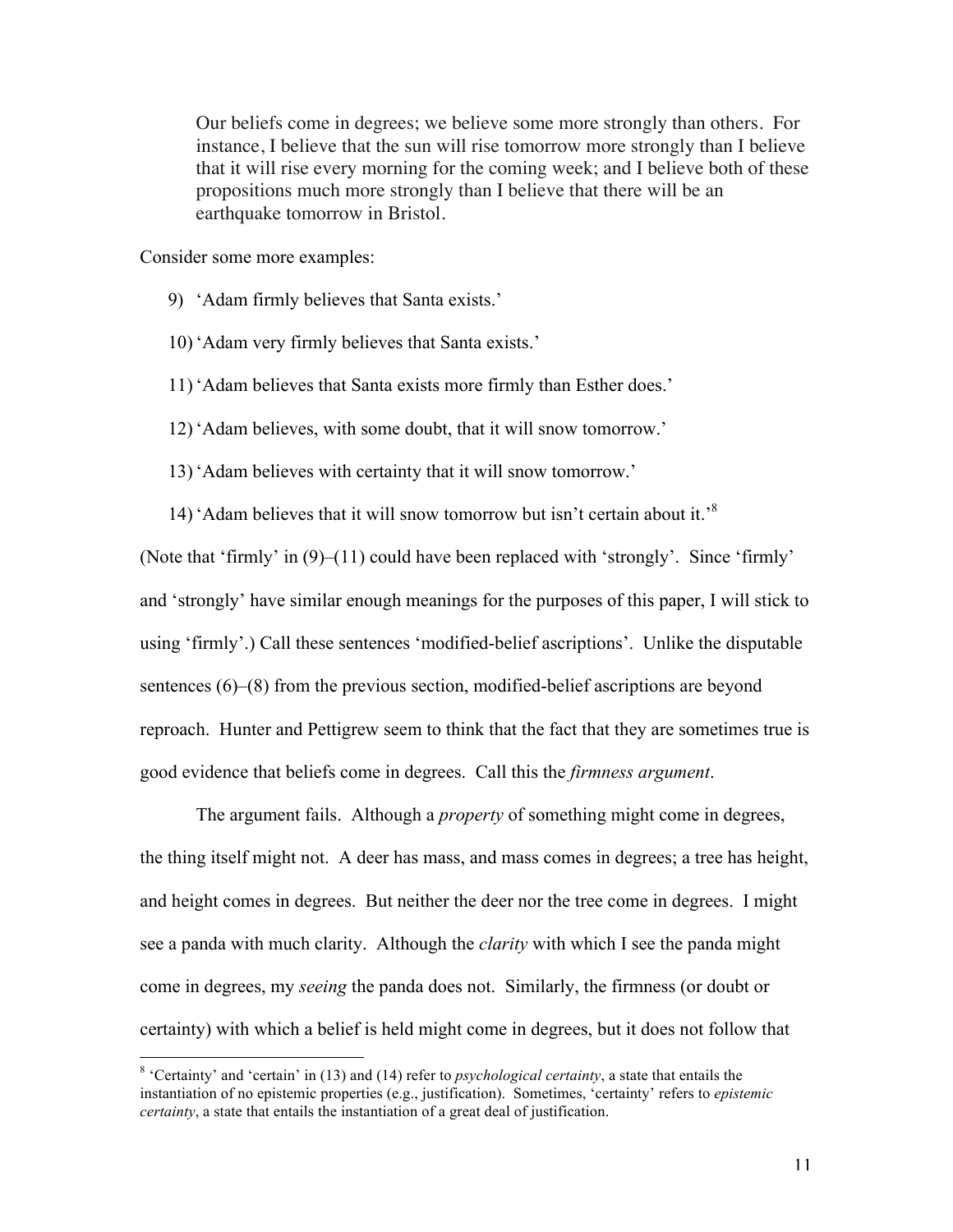the belief itself does.<sup>9</sup> So,  $(9)$ – $(14)$  do not give us good reason to think that beliefs come in degrees but only that some properties of beliefs do.

But then what are (9)–(14) ascribing? What is it for a belief to be held with firmness? Plausibly,

15) *S*'s belief that *p* is held firmly if and only if *S* believes that *p* and *S* would not easily give up the belief that *p*.

Furthermore, the *degree* of firmness with which *S*'s belief that *p* is held is proportional to how easy it would be for *S* to give up the belief that *p*. This relationship can be expressed with the following biconditional:

16) *S* believes that *p* more firmly than *T* believes that *p* if and only if *S* believes that *p*,

*T* believes that *p*, and *S* would give up the belief that *p* less easily than *T* would.

The property of firmness is roughly what some formal epistemologists have called

*entrenchment*. 10

The following biconditionals show how the presence or absence of certainty with

which *S* believes that *p* is related to confidence:

17) *S* believes with certainty that *p* if and only if *S* believes that *p* and is completely

confident that *p*.

 $9$  P.M.S. Hacker (2004, 192) concurs: 'Of course, one may strongly or firmly believe that p (though not "weakly" or "moderately"), but this does not indicate a degree of belief. It signifies the strength or firmness with which one cleaves to the belief one has.'

 $10$  See Gardenfors and Makinson (1988), Rott (2009), Huber (2009, 22; 2016, sect. 3.4), and Smith (2016, 174). Rott writes, "A measure of the firmness of belief can be seen in their invulnerability, that is, the resistance they offer against being given up" (303). However, I disagree with Rott to the extent that he, like Hunter, seems to *identify* the degree of firmness of belief with the degree of belief itself. On the other hand, Huber (2016, sect. 3.4) writes, "It is, however, fair to say that belief revision theorists distinguish between degrees of belief and entrenchment. Entrenchment, so they say, characterizes the agent's unwillingness to give up a particular qualitative belief, which may be different from her degree of belief for the respective sentence or proposition." However, I disagree with Huber and those he mentions to the extent that they think that belief comes in degrees. I would have fewer qualms, however, if these philosophers proposed to use 'degree of belief' as a technical term for 'degree of firmness of belief'. Thanks to a referee of this journal for helpful discussion. Cf. Audi (2011, 100).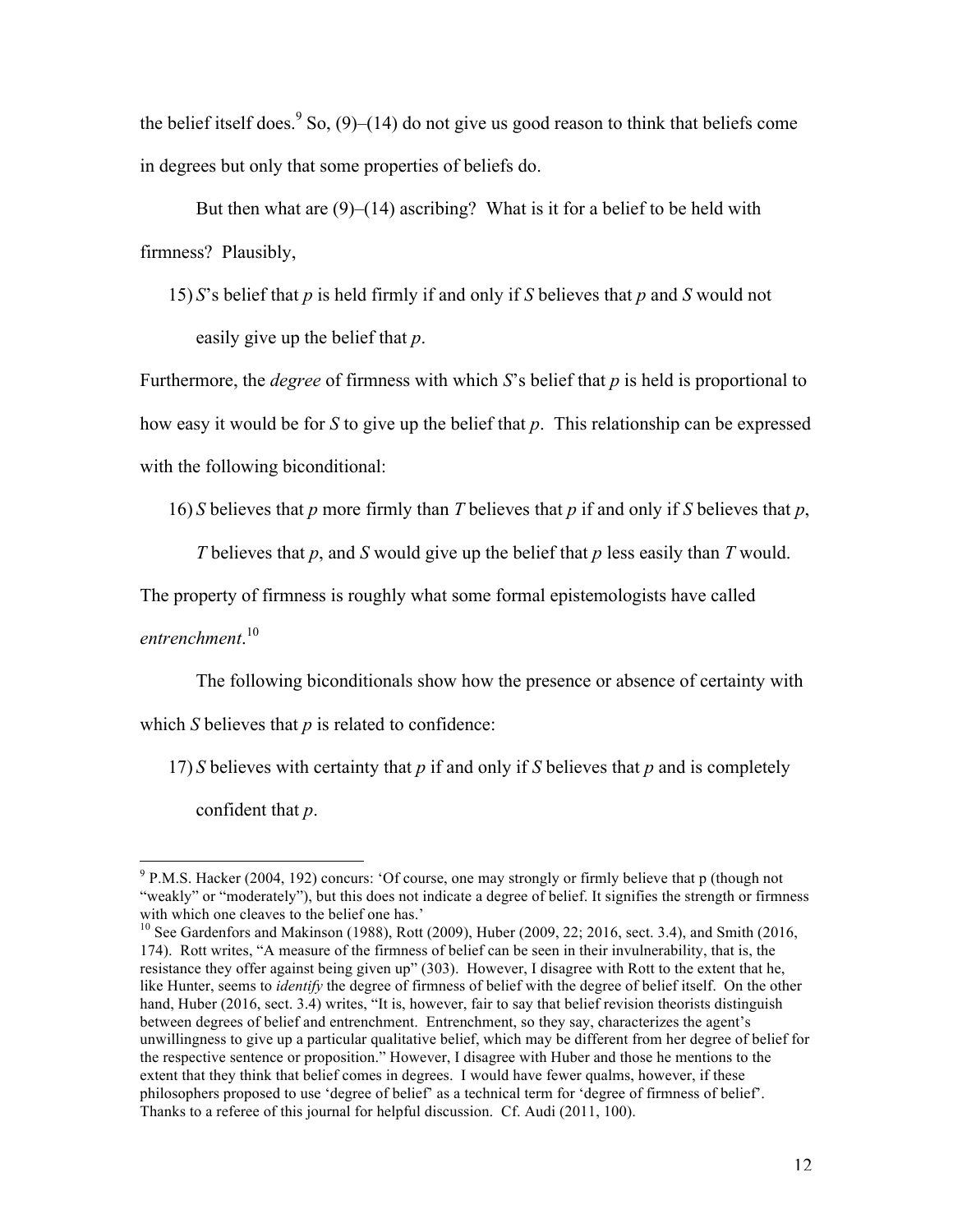18) *S* believes that *p* but is not certain that *p* if and only if *S* believes that *p* but is not completely confident that *p*.

How do we express the doubt in (12)? The following biconditional seems correct:

19) *S* believes, with some doubt, that *p* if and only if *S* believes that *p* but has a degree of confidence less than complete confidence that  $p$ .<sup>11</sup>

To sum up, the modified-belief ascriptions (9)–(14) only ascribe some degree of firmness or some degree of confidence and a *non-degreed* belief to a subject. There is no good reason to think that they ascribe a degree of belief.

The discussion of this section also reveals a response to the argument from (6)– (8) in §2.2. The *intended* meanings of (6) and (8) are more naturally expressed by the modified-belief ascription, 'John believes that P more *firmly* [or with more confidence] than Jane does', and the intended meaning of (7) by 'John believes that P but *isn't certain* about it.' When I hear (6)–(8) in such a way that they don't sound bad, it is because I am hearing them as these modified-belief ascriptions; when I try to read them literally, they still seem nonsensical. So, as with  $(9)$ – $(14)$ , we can see that there is no good reason to think that degrees of belief are being ascribed by (6)–(8).

Here is an analogy. Suppose a friend replies to something I say by remarking, 'That's very true!' One might think that my friend's reply attributes a high degree of truth to my statement, and therefore, that truth comes in degrees. But this would be a weak argument. More plausibly, my friend is merely expressing that my sentence *is true* and is very relevant to the situation. Hence, even if 'That's very true' is a fine English sentence, the fact that it can be easily paraphrased into a sentence that does not ascribe a *degree of* 

 $11$  Of course, there is much to explore about the natures of confidence, doubt, and certainty that is beyond the scope of this paper. I explore them in Moon (draft). See also Moon (forthcoming) for an in-depth exploration of the nature of doubt.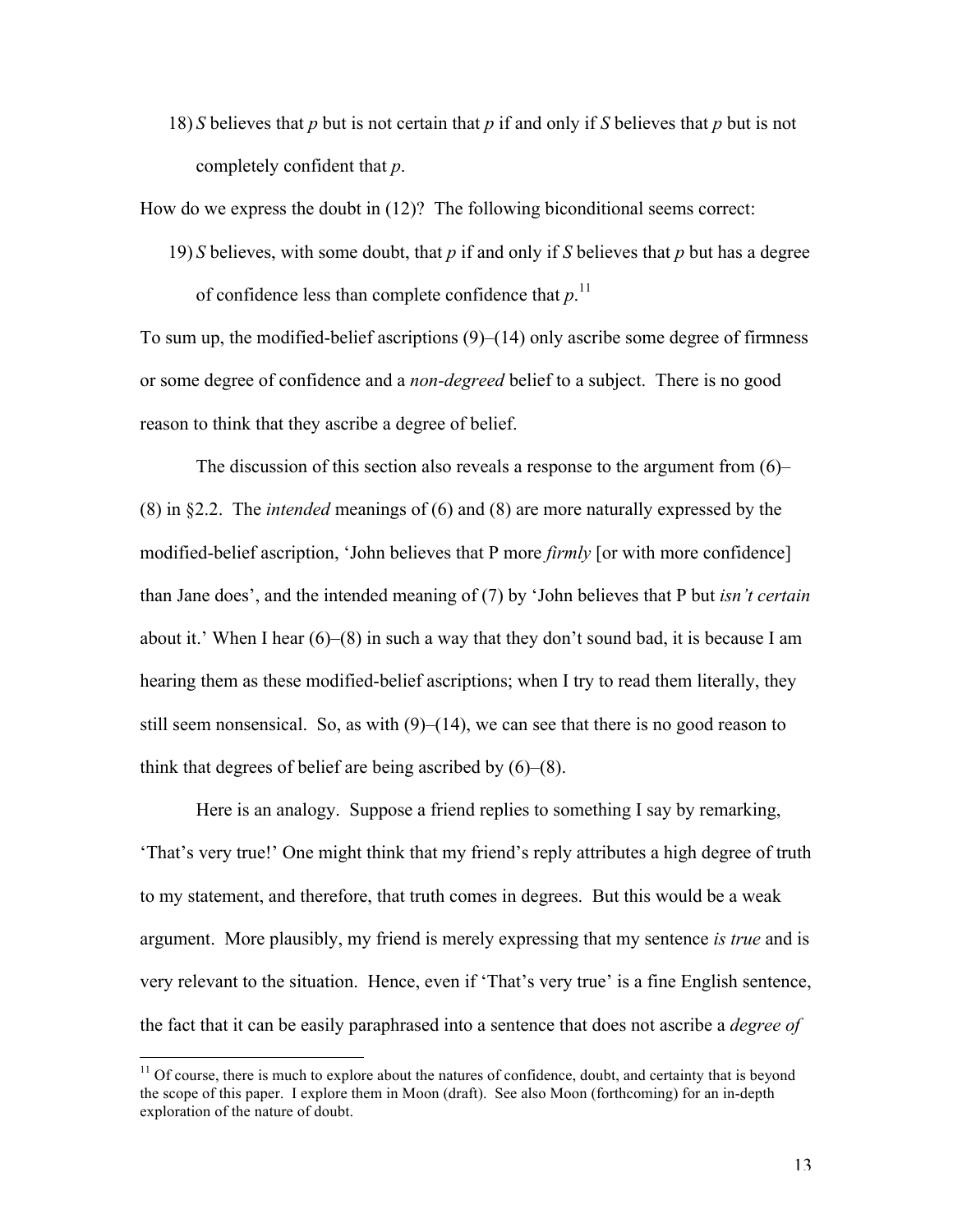*truth* undercuts any implication that truth comes in degrees. This is also the case if I say, 'She is *very* pregnant,' about someone who is in a late term, or, 'After that experience, he is more alive now than ever,' about someone who has recovered from an illness. We should not conclude that either pregnancy or life comes in degrees; *something else* comes in degrees, like the baby's degree of development or the person's degree of energy. A similar situation applies to  $(6)$ – $(8)$ . These considerations undercut the argument of §2.2 that beliefs come in degrees. Since the argument of  $\S 2.1$  is left standing, I conclude that natural language overall supports the view that beliefs do not come in degrees.

One last point. It is tempting to think that we can simplify things even further by saying that the degree of firmness with which a belief is held just is the degree of confidence with which it is held. But we should resist this temptation. Suppose Fred reads what he believes is an infallible religious text and comes to believe that *it will rain on January 1, 3000* with a moderately high degree of confidence. He is not maximally confident because he recognizes that he is a fallible interpreter. Later, he has a vision of an angel (as would be expected in his religion) who tells him that any future evidence, either for or against his belief, will be misleading. With absolute trust in this vision, he continues to hold his belief that *it will rain on January 1, 3000* with a moderately high degree of confidence. On future occasions, when people give him evidence for and against his belief, he holds firmly to it with exactly that degree of confidence. Eventually, at an old age, he has even forgotten the vision but continues to believe with that same degree of confidence that *it will rain on January 1, 3000*, but now it is simply out of habit. Virtually nothing could sway his belief, even the appearance of another angel. In this case, the degree of firmness with which Fred's belief is held is extremely

14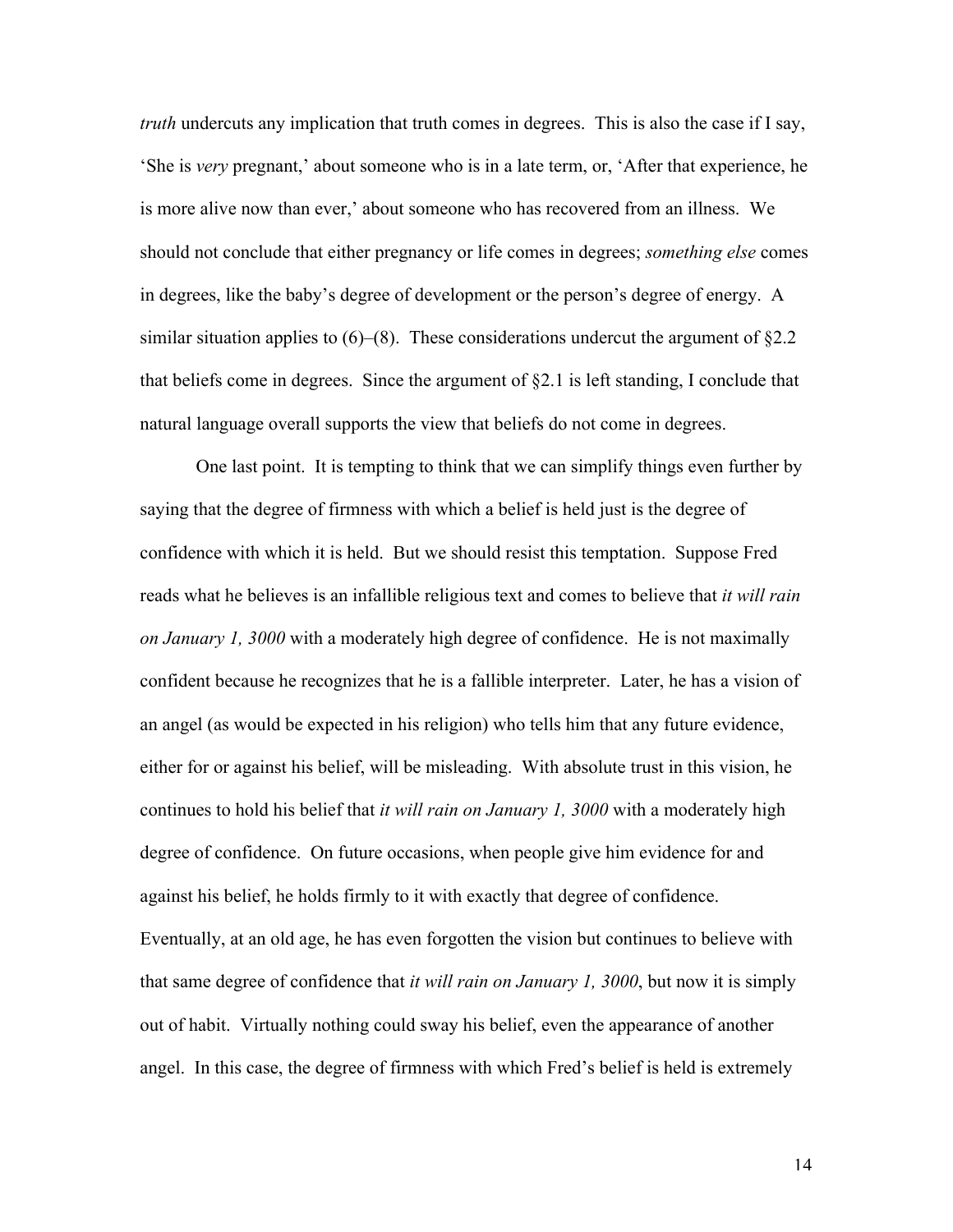high; his confidence, however, is still only moderately high. Hence, we should not identify degree of firmness with degree of confidence.<sup>12</sup>

# *3.2 The Intuition Argument*

Consider the following analogy. My seeing a panda does not seem to be the sort of thing that comes in degrees. I just see the panda, and there cannot be much or little of the seeing. Pointing out that I could see the panda clearly or very clearly should not diminish this intuition. Similarly, Jay's belief that *unicorns are real* does not seem to be the sort of thing that comes in degrees. He just believes this proposition, and there cannot be much or little of that belief. Pointing out that he can hold this belief firmly or very firmly or with confidence or with much confidence should not diminish this intuition. We should conclude, as with seeings, that beliefs are not the sort of things that come in degrees.

Notice that there is no appeal in this argument to what is natural to *say* in ordinary English, as in §2; I am appealing directly to our intuitions about what sort of thing belief is. And on that basis, we are justified in concluding that beliefs do not come in degrees.

<sup>&</sup>lt;sup>12</sup> Thanks to Crystal Allen and Philip Swenson for help formulating the case. Notice also that the property of *firmness* can also be a property of one's suspension of judgment. An agnostic, for example, who suspends judgment about God's existence might be very firm in his withholding. Some people are psychologically such that it would be extremely hard for them to move to either atheism or theism. Similarly, one could have a high degree of confidence that *p* but be such that she would easily give up that degree of confidence; and one could have a low degree of confidence that *p* but be such that she would not easily give up that degree of confidence.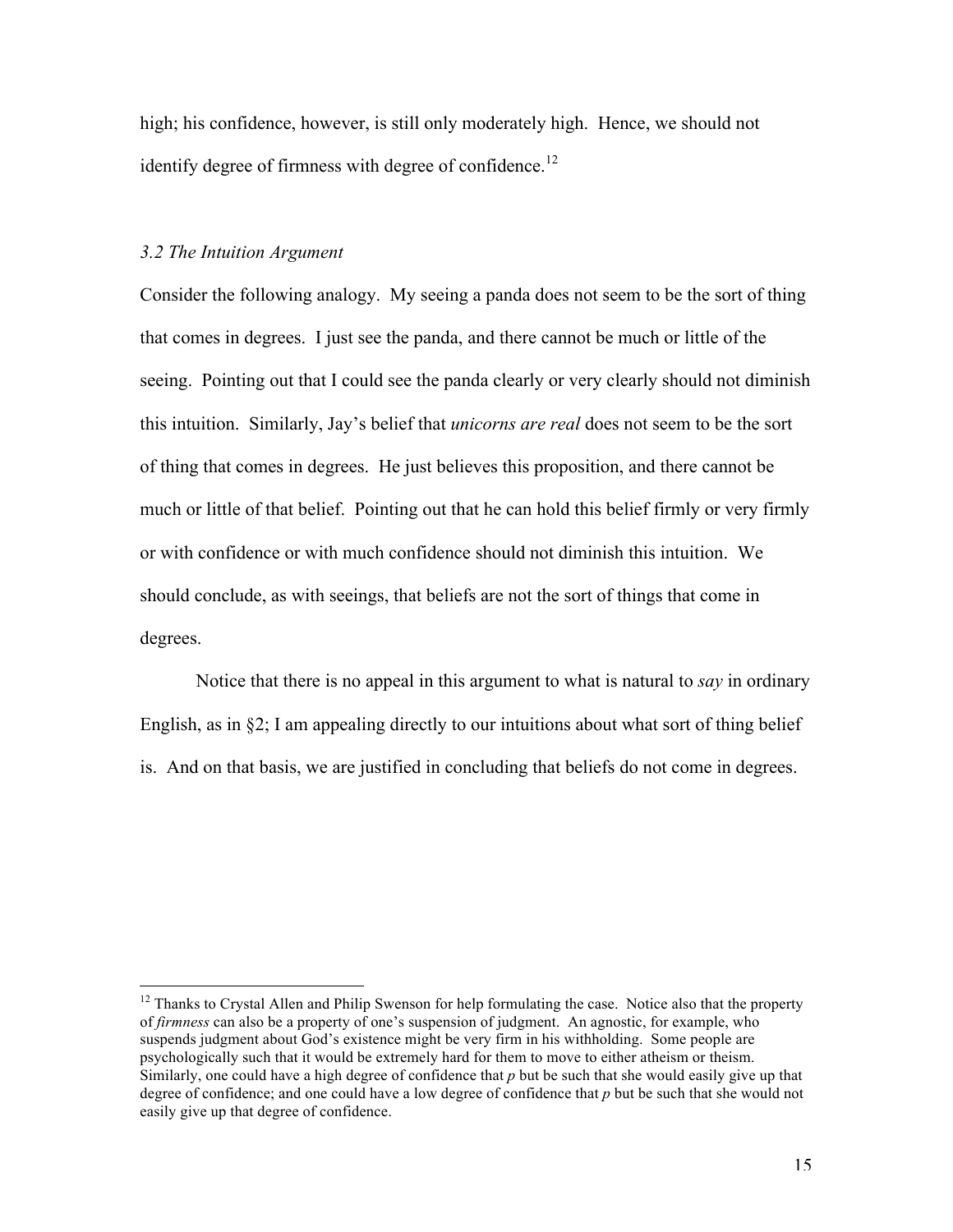# **4. The Metaphysics of Degrees and the Determinables Argument**

In  $\S 4.1-\S 4.2$ , I explore more systematically the question of what it is for something to come in degrees. On the basis of this exploration, I present a novel argument in §4.3 that beliefs do not come in degrees.

#### *4.1 The Metaphysics of Degrees and the Determinables-Determinates Condition*

What sorts of things come in degrees? We can answer this question by first answering what sorts of things exist. Following Bigelow and Pargetter (1988), let us distinguish between individuals and substances. *Individuals* – concrete entities such as rocks, trees, and dogs – can be counted. We can sensibly ask *how many* dogs are in the room. Individuals are always designated by count nouns. And clearly, individuals are not the sorts of things that come in degrees; rocks, trees, and dogs do not come in degrees.

(Suppose someone thinks that beliefs are concrete entities—e.g., mental representations—existing in the brain.<sup>13</sup> If beliefs are such concrete entities, then they are individuals. Individuals do not come in degrees. Therefore, beliefs do not come in degrees. Some will not accept this theory of the nature of belief and so will not be convinced by this argument. I mention it briefly for those who *do* accept it.)

*Substances*, such as water, gold, and lava, cannot be counted. We do not ask 'How many?' but 'How much?' For example, we can sensibly ask how much lava is in the room. Furthermore, substances are always designated by mass nouns. Now, it is initially tempting to think that something X comes in degrees if there can be much X, little X, more X, or less X. However, reflection on substances shows otherwise. There

<sup>&</sup>lt;sup>13</sup> A proponent of representationalism, a view defended by Millikan (1984), Fodor (1987), and Dretske (1988), might hold this. See Schwitzgebel (2015, sect. 1.1) for an introduction to representationalism. Thanks to Ted Poston for helpful discussion.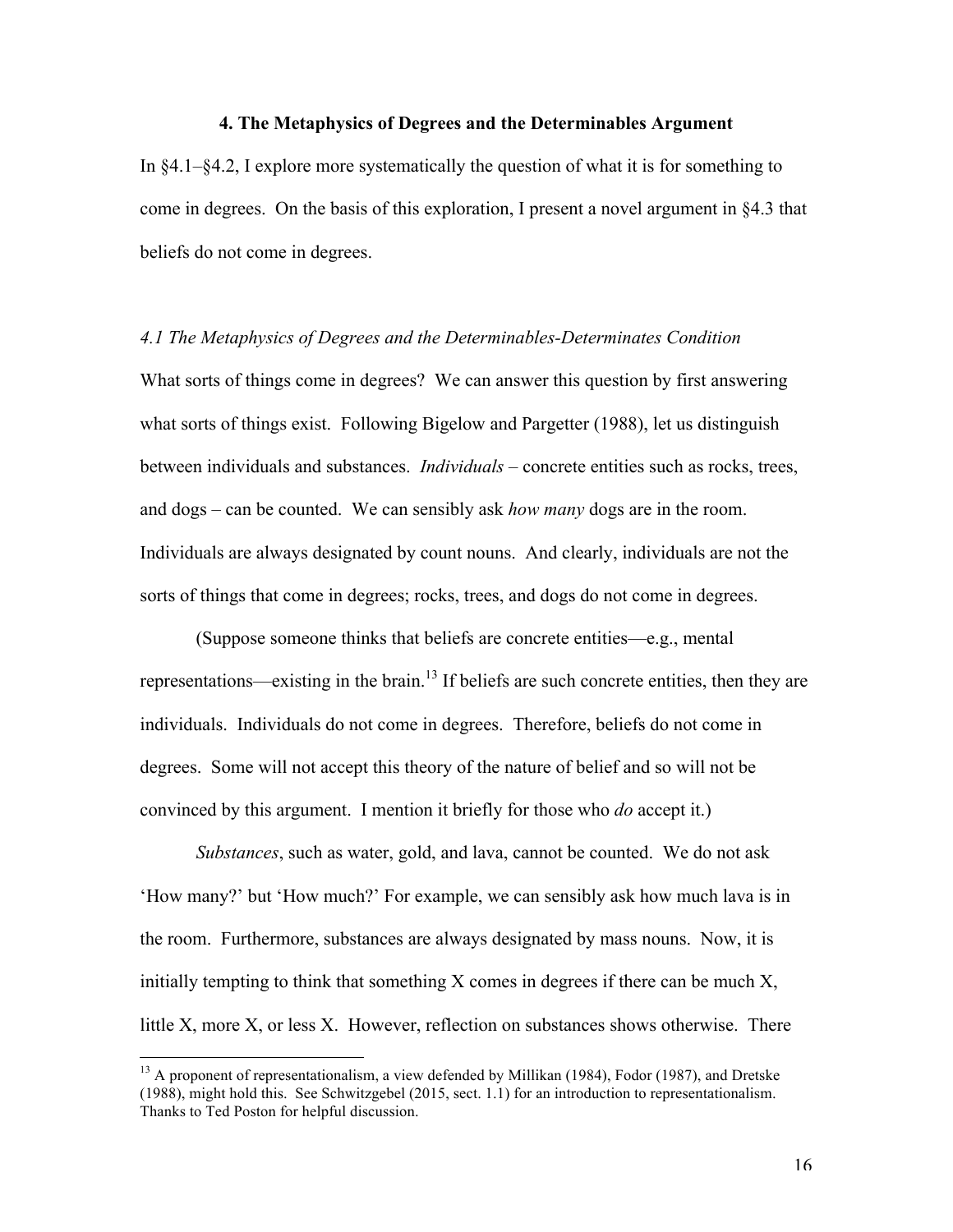can be much water, and there can be more lava in the room than there is gold. However, water, lava, and gold clearly do not come in degrees.

In addition to individuals and substances, there are properties. (I take relations to just be a type of property; they might be a dyadic, a triadic, or an *n*-adic property.) Some properties, like *being a millionaire* or *being a citizen*, do not come in degrees. Other properties, like *mass*, *distance*, and *height,* come in degrees. <sup>14</sup> It seems that *properties*, not substances or individuals, are the most likely candidate to come in degrees. So, we can now narrow our inquiry by asking what sorts of properties come in degrees.

A popular view, what I call the *binary view*, is that a property does not come in degrees if it's either instantiated or it's not. We say, 'You're either in or you're out' to communicate that a person's membership in our team does not come in degrees. A person is either a citizen or is not; a woman is either pregnant or is not. Citizenship and pregnancy do not come in degrees. The problem with the binary view is that paradigm cases of properties that come in degrees *are also* either instantiated or not. A lion has strength or it does not; the earth has mass or it does not. Yet, strength and mass are paradigm degreed properties. Hence, the *binary view* is a non-starter. It follows that one should not infer that beliefs do not come in degrees on the basis of that fact that you either believe or you don't.<sup>15</sup>

Why do we think that strength and mass come in degrees? We recognize that a lion can have *more strength* than a gazelle; one lion can have *more mass* than another. In light of the reflections made thus far, I propose the following definition:

<sup>&</sup>lt;sup>14</sup> Bigelow and Pargetter (1988) use 'quantity' to denote the properties that I am saying come in degrees. <sup>15</sup> I am thankful to Kokyong Lee, Andrew Melnyk, and John Turri for helpful discussion.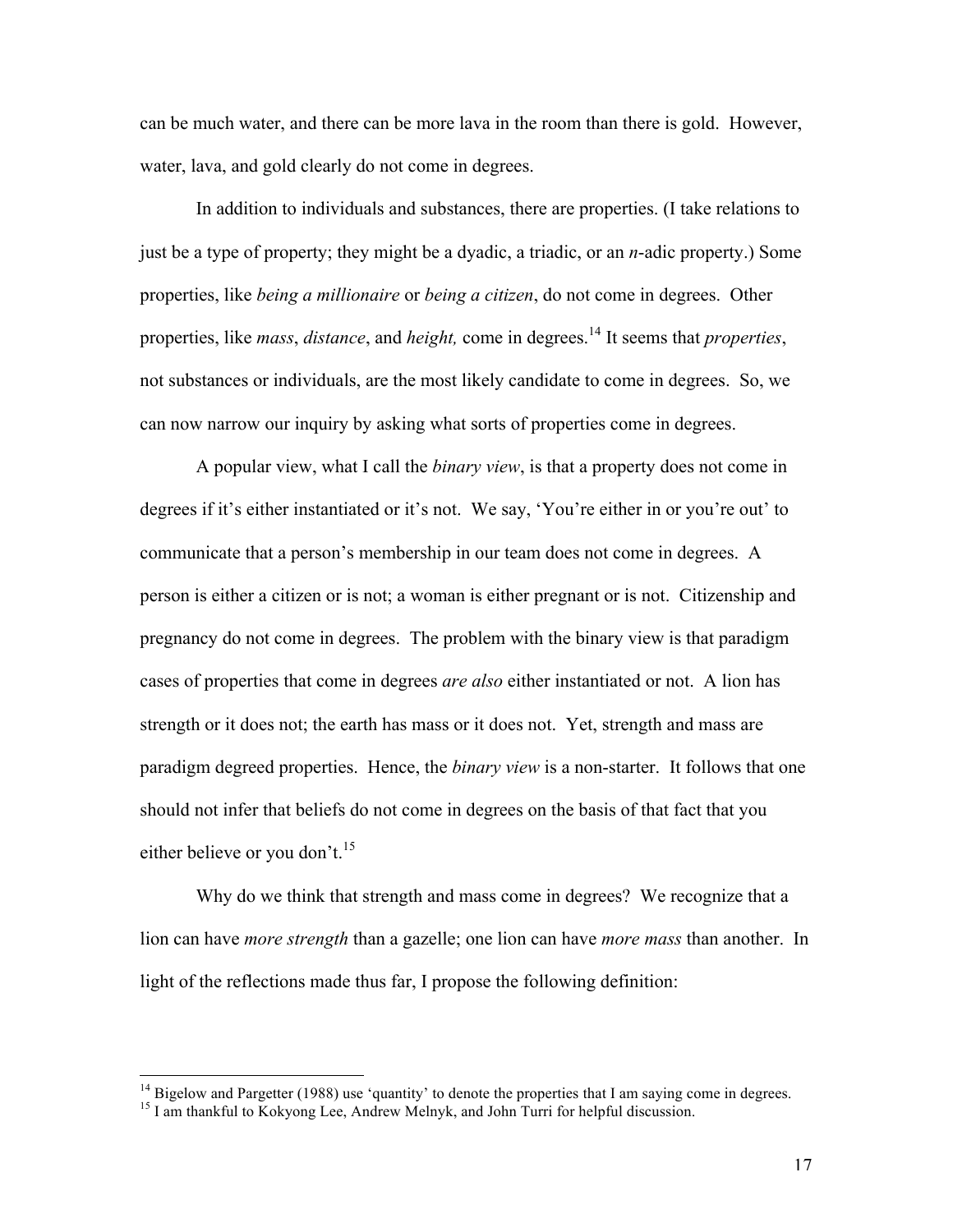*Degrees Analysis*: *X* comes in degrees if and only if, possibly, there is some object *O1* and some object *O2* such that both *O1* and *O2* instantiate *X*, and *O1* has more *X* than *O2* does.

My analysis determines that strength and mass come in degrees; two objects could instantiate mass, and one could have more mass than the other. It excludes both individuals – such as rocks, trees, and dogs – as well as substances – such as water and lava – since they cannot be instantiated. It also excludes properties such as millionaireness, citizenship, and pregnancy, because there cannot be more or less of them. So, my analysis fits our intuitions.

I am not saying that *X* comes in degrees if and only if it *sounds* natural, in ordinary English, to say, 'There is more or less of X.' On the one hand, height comes in degrees, but we do not *say*, 'Fred has more height than Sally.' However, it seems that Fred can have more height than Sally, and we would express this by saying, 'Fred is taller than Sally.' On the other hand, we can properly *say*, 'Sally has more knowledge than Fred,' but it does not follow that knowledge comes in degrees. In that sentence, we are only saying that Sally knows more propositions than Fred. So, the focus should be on whether it seems that an object can have more or less of something and not just on whether the sentences sound natural to say.

How are we to understand the expression, ' $OI$  has more  $X$  than  $O2$  does'?<sup>16</sup> To answer this, I will first provide some metaphysics background. Both my snow globe and my marble have mass, and the former *has more mass* than the latter. Now this is an odd phenomenon. How is it that both fully instantiate a property, but one object has *more of* that property than another? Here, we should turn to the distinction between *determinates*

 $16$  I am thankful to Philip Swenson for helpful discussion of this point.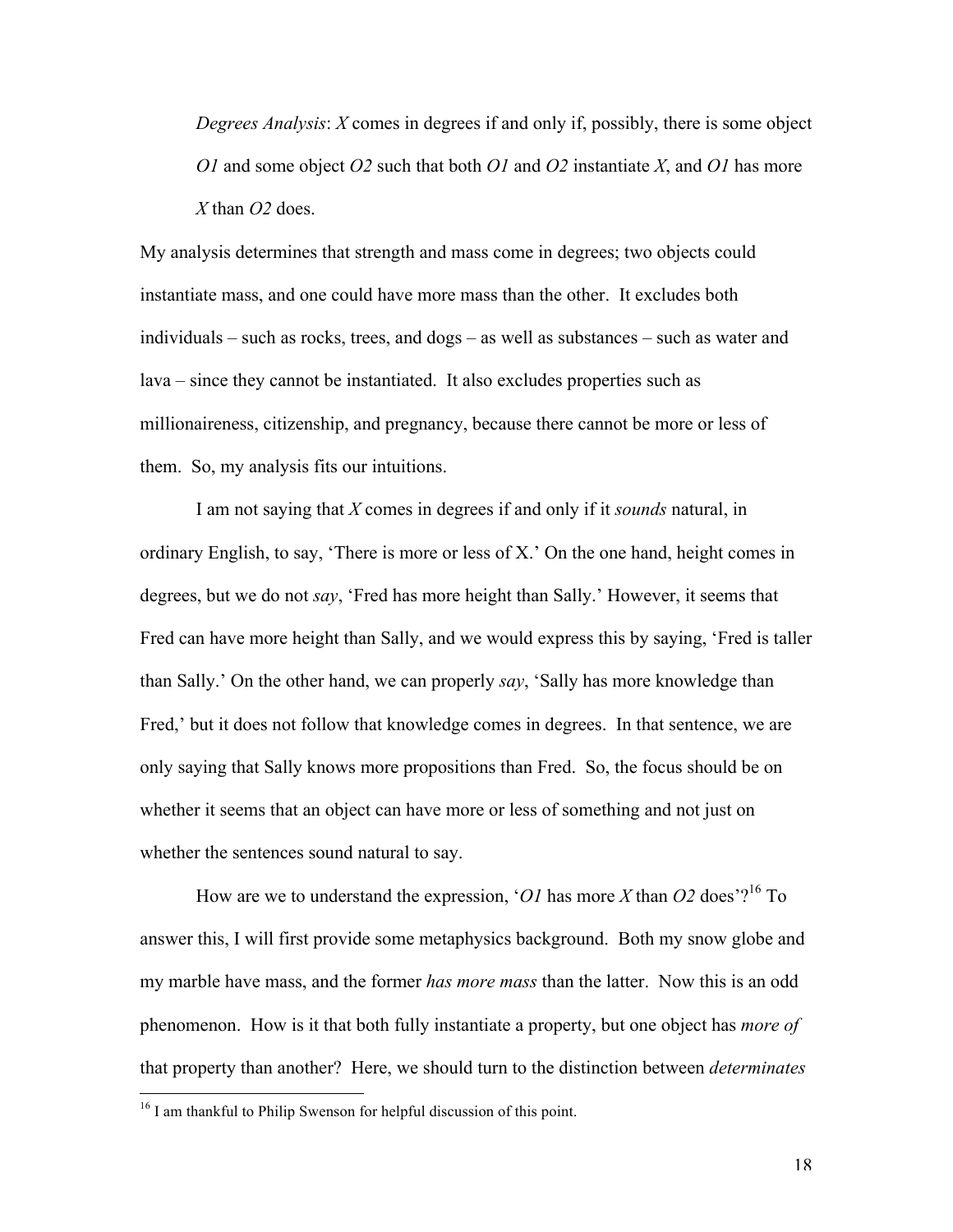and *determinables*. <sup>17</sup> A determinable is a property like *being red*, and a determinate is a property like *being light red*. A property is a determinate *relative to* a determinable, and there will be many determinates for any determinable. The properties *being light red*, *being maroon*, and *being orangish-red* are all determinates relative to the determinable *being red*. Furthermore, the properties *being red*, *being orange*, and *being yellow* are determinates relative to the determinable *having color*. One way to think of it is that a determinate is *a specific way of* instantiating a determinable, where the instantiation of the determinate entails the instantiation of the corresponding determinable. Returning to the above example, the snow globe and marble both instantiate the same determinable, the property *having mass*, but they instantiate different determinates. The former instantiates the determinate *being 25g*, and the latter instantiates the determinate *being 5g*. Both of these properties entail *having mass*.

We can see that all degreed properties are determinables with a corresponding set of determinates. For example, corresponding to the property *having mass*, there is a set of properties which includes the following elements: *being 1g*, *being 1.1g*, *being 5g*, *being 25g*, etc. Corresponding to the property *temperature* (or *having a temperature)*, there is the set which includes the following: *being*  $2^{\circ}C$ *, being*  $3^{\circ}C$ *, etc.* Let us say that the determinates for these degreed properties are 'degree-ordered'. Some determinates are not degree-ordered. Corresponding to the property *being colored*, there is the following set of determinates: *being red*, *being orange*, *being yellow*, etc. These determinates might even be properly said to be *ordered* (according to the colors of the rainbow), but they are not degree-ordered in the way that the above determinates for mass

 $17$  The distinction goes back to W.E. Johnson (1921), and is helpfully explained by Bigelow and Pargetter (1988) and Armstrong (1997, c. 4).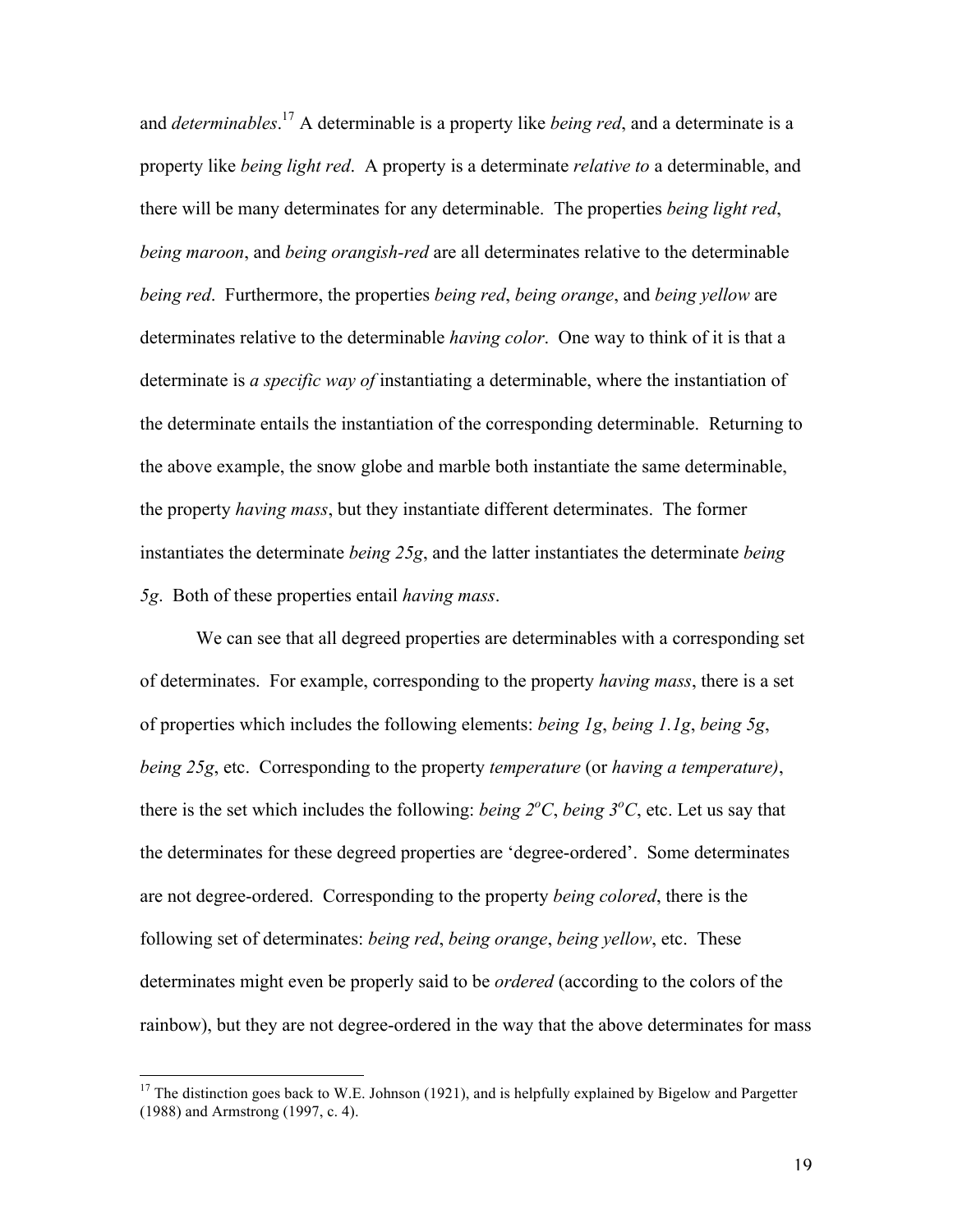and heat are. A red object does not have *more color* than an orange object in the same way that a 25g-object has more mass than a 5g-object.

From the above discussion, we can draw the following necessary condition for degrees.

*Determinables-Determinates Condition*: If P comes in degrees, then P is a determinable with a corresponding set of determinates that are degree-ordered.

So far, I have mostly just been categorizing and labeling properties. I do not intend to answer deeper metaphysical questions regarding what *makes* a set of determinates degree-ordered, or which of determinates or determinables are more fundamental. Answering these questions is not necessary for the purposes of my paper.<sup>18</sup>

# *4.2 The Metaphysics of Degrees and the Anti-Threshold Condition<sup>19</sup>*

*Having money* comes in degrees; it is a determinable with a set of degree-ordered determinates: *having \$1*, …, *having \$10*, …, *having \$1,000,000*, ..., *having \$1,000,010,*  etc. Call that set 'M'. Now consider the property *being a millionaire*. This is also a determinable with a set of degree-ordered determinates: *having \$1,000,000*, *having \$1,000,010*, etc. This set is a proper subset of M. Although money possession comes in degrees (a person can have more money than another person), *being a millionaire* does not come in degrees (even if one person has \$1,000,010 and another has \$1,000,005, the former is not more millionaire than the latter). $^{20}$ 

From this example, I suggest the following:

<sup>&</sup>lt;sup>18</sup> They are discussed by Bigelow and Pargetter (1988) and Armstrong (1997, c. 4).<br><sup>19</sup> I am thankful for a referee of this journal whose comments pushed me to develop the points in this section.

<sup>20</sup> Thinking about Mark Kaplan's (1996, 91) use of *being a millionaire* as an illustration of the *threshold view* of the relationship between belief and confidence (explained in the next section) helped me to realize that I could use *being a millionaire* here, although for a different purpose.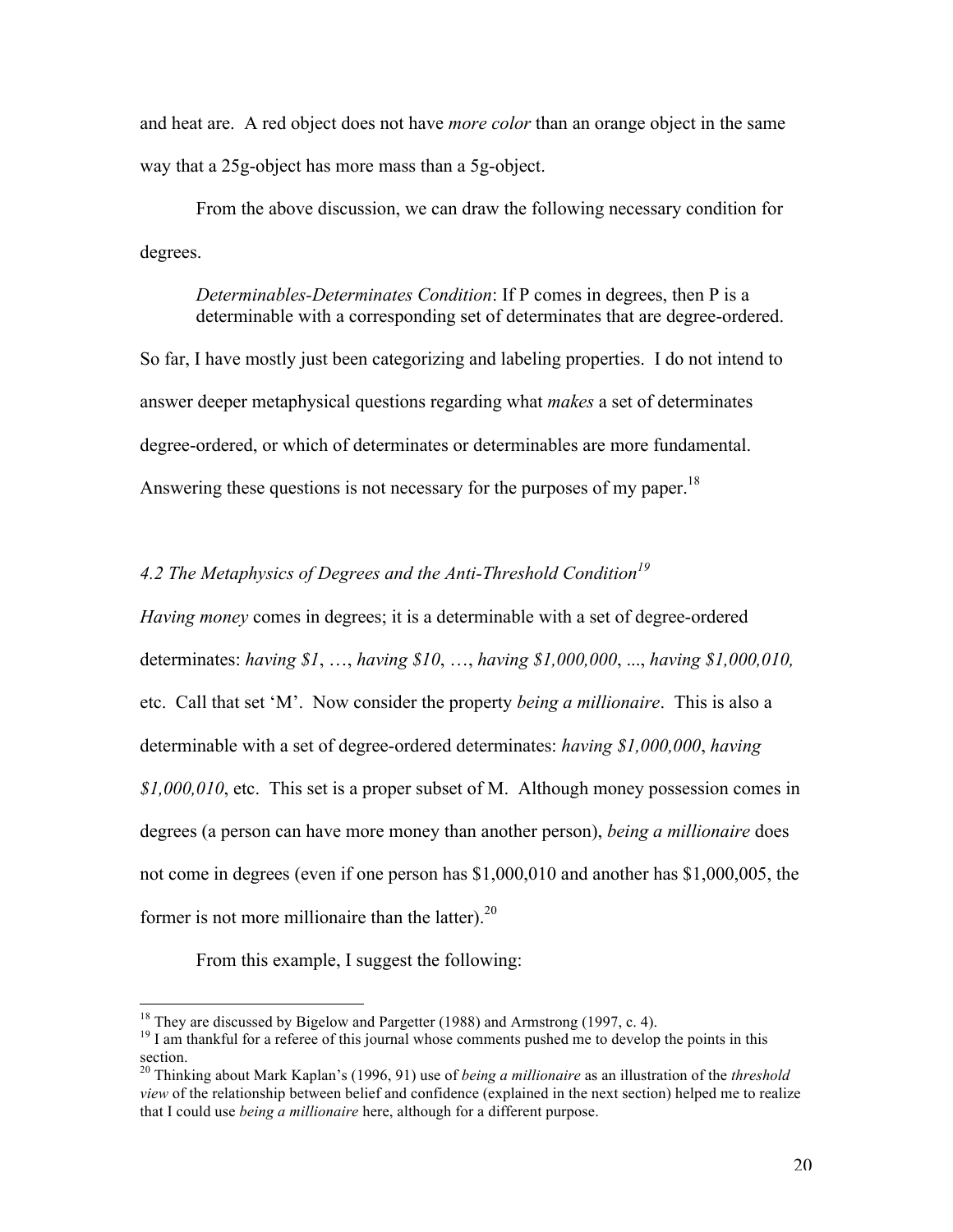*Anti-Threshold Condition*: If P1 is a determinable that comes in degrees with a corresponding set D1 of determinates that are degree-ordered, P2 is a determinable with a corresponding set D2 of determinates, and D2 is a proper subset of D1, then P2 does not come in degrees.

The Anti-Threshold Condition has some initially surprising implications. I'll argue that those implications are actually intuitive and thereby increase the plausibility of the condition.

Consider the property *having fear*. Plausibly, fear comes in degrees; one can have more or less fear. Furthermore, fear is a determinable with a set of determinates: having 1 unit of fear, having 2 units of fear, and so on. Call this set 'F'. Now notice that one can have just a little bit of fear, but still not count as being afraid. For that, one must have, say, 10 units of fear or more. So, *being afraid* will be a determinable with a corresponding set of determinates that is a proper subset of S. It follows by the Anti-Threshold Condition that *being afraid* does not come in degrees. This is surprising.

But is this a counterintuitive implication that should make us doubt the Anti-Threshold Condition? I don't think so. Yes, it is intuitive to say sentences like, 'Fred is more afraid than Sally,' but all we're really saying is that Fred and Sally are both afraid, and Fred has more fear than Sally. We do not have to say that *being afraid* comes in degrees, but only that *having fear* does. To be afraid is to have 10 units of fear or more. Upon reflection, that property seems no more likely to come in degrees than *having a million dollars or more* (or *being a millionaire*) comes in degrees. To further elicit this intuition, consider the property of *being very afraid*. <sup>21</sup> This would just be the property of having, say, 15 units of fear or more. But intuitively, one cannot be more *very afraid* than another; *being very afraid* does not come in degrees. Similarly, merely *being afraid*

21

<sup>&</sup>lt;sup>21</sup> Thanks to Allyson Lotz for this example.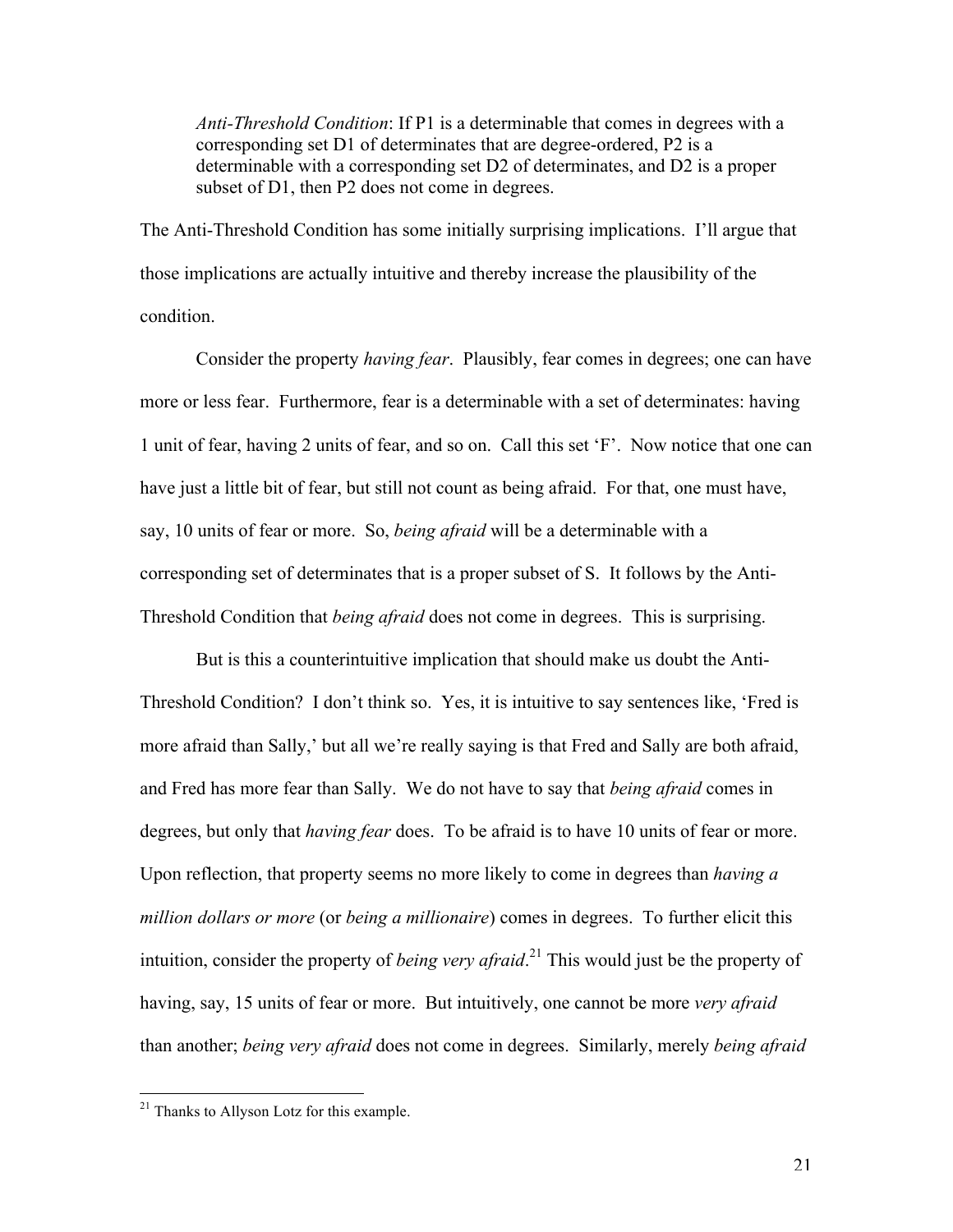also does not come in degrees. So, this implication of the Anti-Threshold Condition is plausible.

Here is another example. Height comes in degrees and has a corresponding set of degree-ordered determinates: *being 1 inch*, *being 2 inches*, and so on. Call that set 'H'. Now suppose I am in a context in which I am talking about 11-year-old boys, and I say that 'Fred is tall.' The predicate 'is tall', in this context, will pick out something in the neighborhood of the property *being 60 inches or more*. This property will be a determinable with a set of determinates that is a proper subset of H. Now, the Anti-Threshold Condition has the implication that the property picked out by 'is tall' in this context is not something that comes in degrees. This is surprising.

But again, is it counterintuitive that the property picked out by 'is tall' does not come in degrees? I do not think so. It is true that, in that context, we could correctly say, "Billy is *tall*er than Sandy," but such comparative predicates are not attributing the property *being tall*, since neither Sandy nor Billy need even *be* tall for that sentence to be true! Such a sentence is only saying that Billy has more height than Sandy, regardless of whether either of them is tall. Hence, we do not have to say that the property picked out by 'is tall', in this context, comes in degrees, but only that height does. Furthermore, the property picked out by 'is tall' is just the property of *being 60 inches or more*. It seems no more likely to come in degrees than *being a millionaire* does. To further elicit this intuition, consider that the property picked out by 'is very tall', in that context, is something in the neighborhood of *being 65 inches or more*. But intuitively, one cannot be more *very tall* than another; *being very tall* (or *being 65 inches or more*) does not come in degrees. So, this implication of the Anti-Threshold Condition is also plausible.

 $22$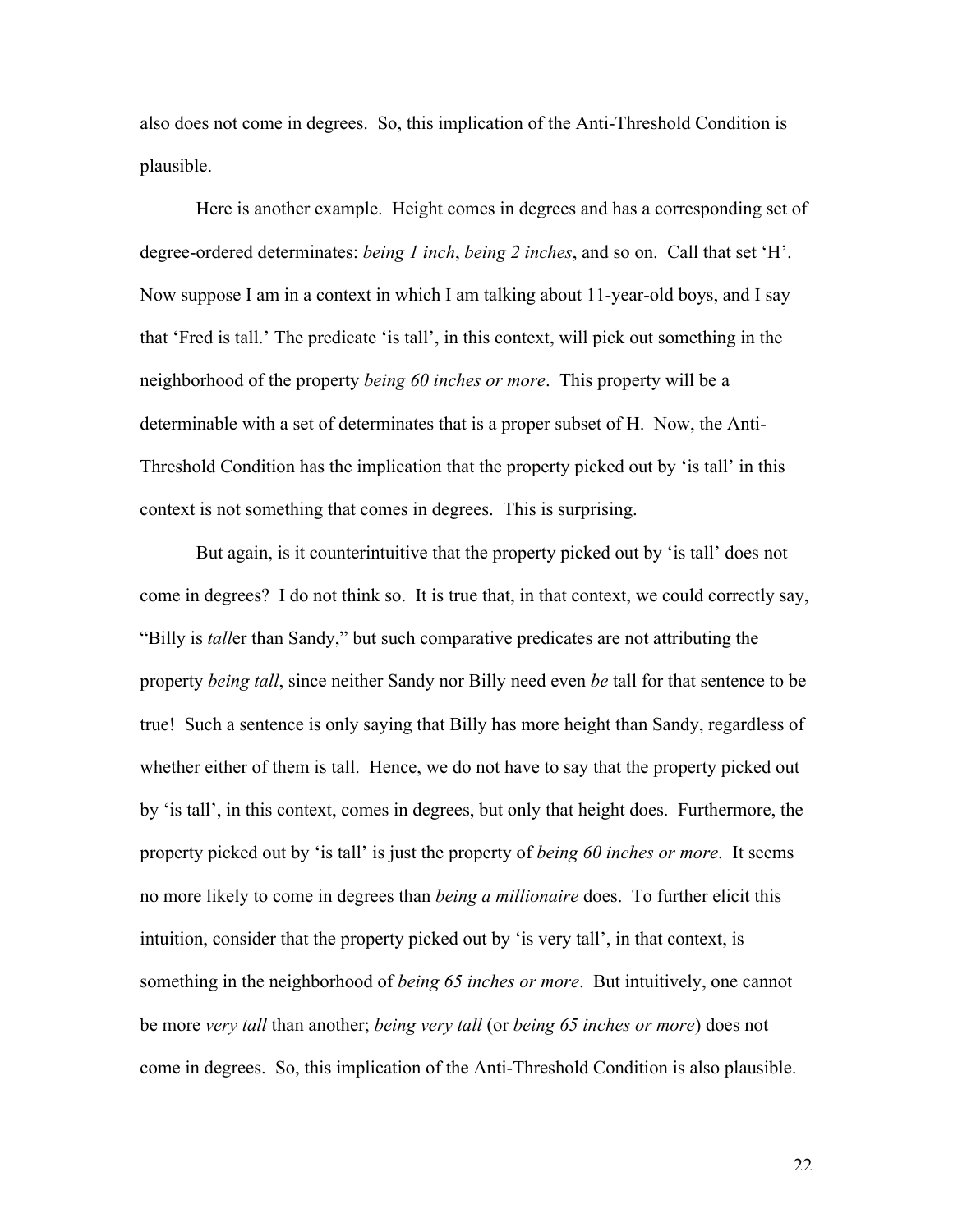With the examples above in mind, we can take a bird's eye view of how the Anti-Threshold Condition deems certain properties to not come in degrees.<sup>22</sup> There are what I call *degreed properties*, which are the properties that come in degrees, and what I call *threshold properties*, which are the properties of having a degreed property to some degree or more. There is height, which is a degreed property, and there are properties like *being tall* or *being very tall*, which are threshold properties. There is fear, which is a degreed property, and there are threshold properties like *being afraid* or *being very afraid*. Or, to use a new example, consider the property of *having some justification*. Justification comes in degrees, but there is also the threshold property of *being justified*, which is the property of having a certain amount of justification or more. The Anti-Threshold Condition plausibly determines that these threshold properties do not come in degrees. We are only tempted to think that threshold properties are also degreed properties because the words we use to refer to the threshold properties are often similar to the words we use to refer to the degreed properties. But on closer consideration, the threshold properties do not actually come in degrees.

# *4.3 The Determinables Argument that Beliefs Do Not Come in Degrees*

I am now in a position to present the *determinables argument* that beliefs do not come in degrees. It is a *reductio* argument. Suppose that beliefs do come in degrees. Then, by the Determinables-Determinates Condition, belief is a determinable with a corresponding set of degree-ordered determinates. But, I argue, there is no such set that could play that role.

<sup>&</sup>lt;sup>22</sup> Thanks to James Grady for helpful conversation here.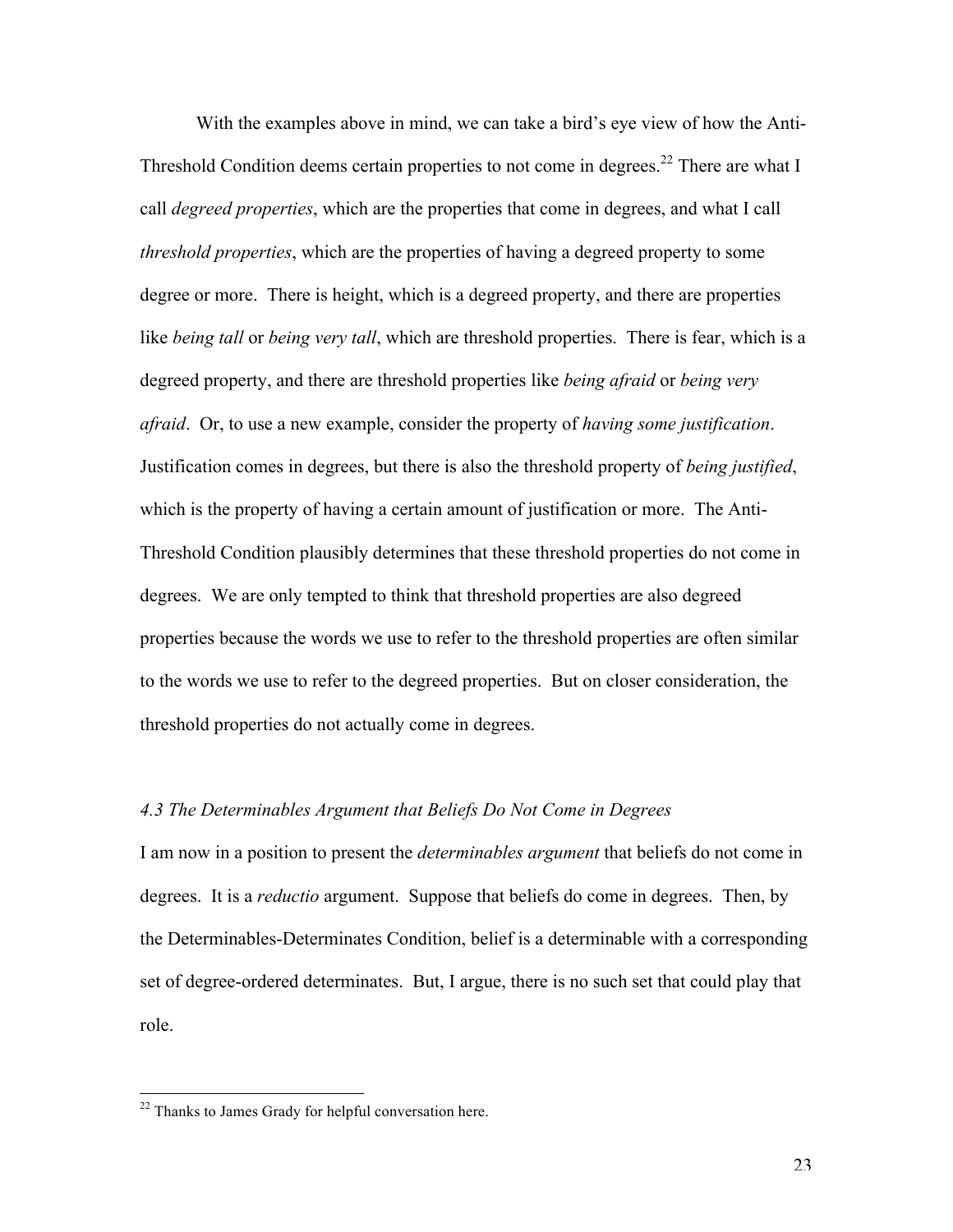Of course, I cannot examine every proposed set, so I will just examine what I think are the two most plausible candidates. First, perhaps the belief that *p* has, as its determinates, properties like *having a small degree of confidence that p*, *having a moderate degree of confidence p*, and so on. Unfortunately, these properties cannot be determinates of belief because at least some of them do not entail *having the belief that p*. Someone could have a small degree of confidence that *p* without also believing that *p*. So, this suggestion fails.

Here is a second suggestion. Suppose that Richard Foley's (1992) *threshold view* of the relationship between belief and confidence is true. It states that to believe that *p* is to have a degree a confidence that  $p$  higher than a certain threshold.<sup>23</sup> Then the determinates of belief might be degrees of confidence like *having a high confidence*, *having a very high confidence, having an extremely high confidence,* and *having a maximal degree of confidence*. Furthermore, these determinates *would* plausibly entail the presence of belief. Hence, this suggestion does not have the weakness of the first suggestion. $^{24}$ 

The problem with this second suggestion is that it conflicts with the Anti-Threshold Condition. Confidence clearly is a determinable that comes in degrees, with properties like *having small confidence*, *having moderate confidence*, and so on, as its set of degree-ordered determinates. If the threshold view is true, then the determinates of

<sup>&</sup>lt;sup>23</sup> More specifically, the view is, "To say that we believe a proposition is just to say that we are sufficiently confident of its truth for our attitude to be one of belief  $(111)$ .

<sup>&</sup>lt;sup>24</sup> Of course, not everyone believes in the threshold view, and there are some arguments that belief and confidence are not as closely related as the threshold view states (e.g., see Kaplan (1996), Buchak (2014), Ross and Schroeder (2014), and Weisberg (forthcoming)). But if that is correct, then it is even less plausible that varying degrees of confidence could serve as the determinates of belief.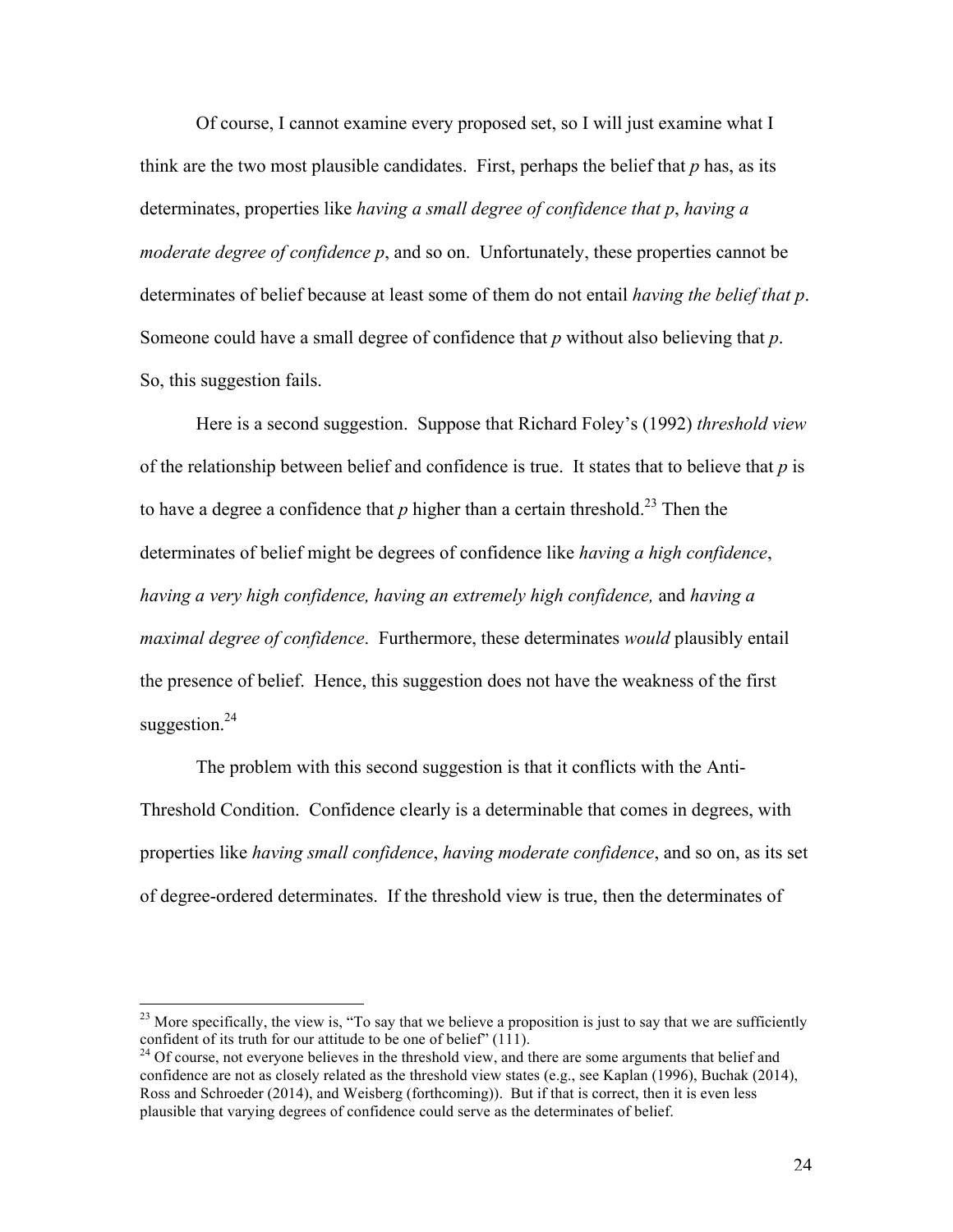belief would be a proper subset of that set. But then it follows from the Anti-Threshold Condition that belief does not come in degrees.<sup>25</sup>

In conclusion, belief fails to meet the Determinables-Determinates Condition. On the first suggestion, the proposed set of determinates failed to count as determinates because they did not entail the determinable. On the second suggestion, belief did not satisfy the Anti-Threshold Condition. There appear to be no other plausible candidates for being the set of degree-ordered determinates for belief. The determinables argument concludes that beliefs do not come in degrees.<sup>26</sup>

#### *Conclusion*

In §1–§3, I presented and criticized three arguments that beliefs do not come in degrees. In §2–§4, I presented three arguments that beliefs do not come in degrees, all of which I endorse. I conclude that the preponderance of evidence supports thinking that beliefs do not come in degrees.<sup>27</sup>

<sup>&</sup>lt;sup>25</sup> Thanks to Dan Korman and a referee of this journal for objections to earlier versions of the determinables argument that led to both the formulation of the Anti-Threshold Condition and its application here.  $26$  Since the writing of this paper, I learned of van Woudenberg and Peels (forthcoming), which also explores the metaphysics of degrees and the question of whether beliefs come in degrees. I recommend this clearly written and interesting paper for further exploration of this topic.

<sup>&</sup>lt;sup>27</sup> I appreciate Devin Frank, Isaac Wagner, Leo Yan and especially Philip Swenson for helpful conversation. I also appreciate Nathan Ballantyne, David Christensen, Richard Fumerton, Christopher Gadsden, Joshua Gert, Liz Jackson, Dan Korman, Kok Yong Lee, Kevin McCain, Andrew Melnyk, Blake Roeber, Cory & Rachel Shain, Paul Weirich, and Julie Zykan for helpful written comments. I am especially thankful to Kenny Boyce, Peter Markie and Matthew McGrath for help on multiple drafts of the paper. I am thankful to my audience at the 2010 meeting of the Central States Philosophical Association and my commentator on that occasion, John Turri, who also helped with multiple drafts of the paper. I am thankful to the audience at the  $6<sup>th</sup>$  Biennial Rochester Graduate Epistemology Conference and my commentator on that occasion, Brian Barnett, who provided insightful and incisive comments. I am thankful to the students of my Fall 2010 'Theories of Rational Belief' course for helpful discussion and questions. I am thankful to two referees of this journal for insightful and careful comments that led to numerous improvements in the paper. Lastly, I am thankful to the MU Chancellor's Dissertation Fellowship (2009– 2010), the Mizzou Advantage Postdoctoral Fellowship (2010–2011), and the Notre Dame Center for Philosophy of Religion (2016-2017) for support while working on this paper.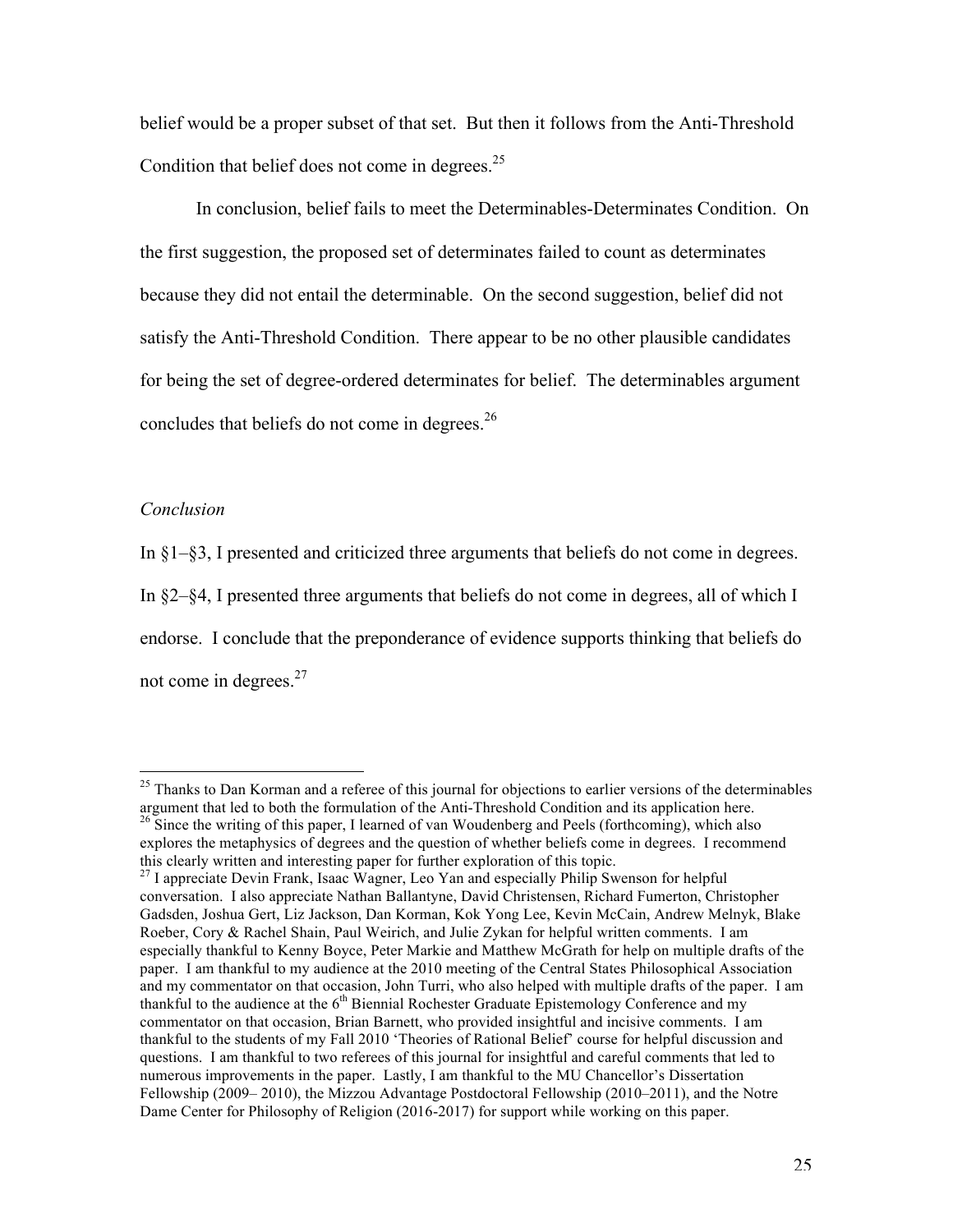# **Works Cited**

- Armstrong, David 1997: *A world of states of affairs*. Cambridge: Cambridge University Press.
- Audi, Robert 2011: *Rationality and Religious Commitment*. Oxford: Oxford University Press.
- Bigelow, John and Robert Pargetter 1988: 'Quantities'. *Philosophical Studies*, 54, pp. 287-304.
- Buchak, Lara 2014: 'Belief, Credence and Norms'. *Philosophical Studies*, 169, pp. 285– 311.

Christensen, David 2004: *Putting Logic in its Place*. Oxford: Oxford University Press.

Clarke, Roger 2013: 'Belief is Credence One (in Context)'. *Philosopher's Imprint*, 13, pp. 1–18.

Dretske, Fred 1988: *Explaining Behavior*, Cambridge, MA: MIT Press.

- Erikkson, Lina and Alan Hajek 2007: 'What Are Degrees of Belief?' *Studia Logica*, 86, pp. 183-213.
- Fantl, Jeremy and Matthew McGrath 2009: *Knowledge in an Uncertain World*. Oxford: Oxford University Press.
- Fodor, Jerry 1987: *Psychosemantics: The Problem of Meaning in the Philosophy of Mind*. Cambridge, MA: MIT Press.
- Foley, Richard 1992: 'The Epistemology of Belief and the Epistemology of Degrees of Belief'. *American Philosophical Quarterly*, 29, pp. 111-24.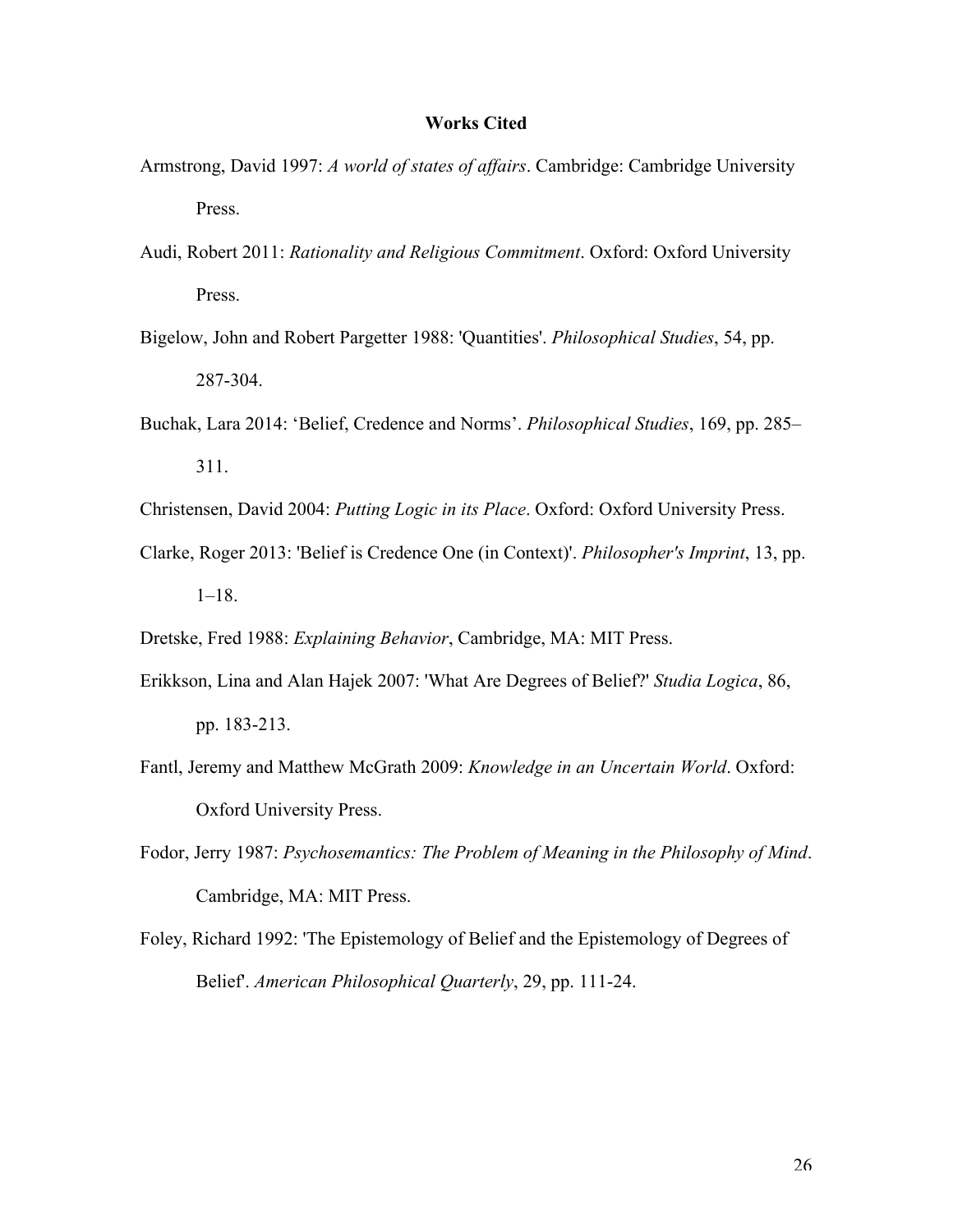Frankish, Keith 2009: 'Partial Belief and Flat-Out Belief'. In *Degrees of Belief: An Anthology*. Huber, Franz and Christoph Schmidt-Petri (ed) Oxford: Oxford University Press pp. 75-93.

- Gardenfors, Peter and David Makinson 1988: "Revisions of Knowledge Systems Using Epistemic Entrenchment" in *Theoretical Aspects of Reasoning About Knowledge*, edited by Moshe Verde (Morgan Kaufmann). pp. 83–95.
- Hacker, P.M.S. 2004: 'On the Ontology of Belief'. In *Semantik Und Ontologie*. Siebel, Mark and Mark Textor (ed) Frankfurt Ontos Verlag. pp. 185–222.

Harman, Gilbert 1986: *Change in View*. Cambridge, MA: MIT Press.

Holton, Richard 2008: 'Partial Belief, Partial Intention'. *Mind*, 117, pp. 27–58.

- Huber, Franz 2009: 'Introduction'. In *Degrees of Belief: An Anthology*. Huber, Franz and Christoph Schmidt-Petri (ed) Dordrecht, Springer, pp. 1-33.
- Huber, Franz 2016: 'Formal Representations of Belief'. In Stanford Encyclopedia of Philosophy, https://plato.stanford.edu/entries/formal-belief/, January 11, 2016 version.
- Hunter, Daniel 1996: 'On the Relation between Categorical and Probabilistic Belief'. *Noûs*, 30, pp. 75-98.
- Jeffrey, Richard 1970: 'Dracula meets Wolfman: Acceptance vs. Partial Belief'. In *Induction, Acceptance, and Rational Belief*. Swain, Marshall (ed) Dordrecht: D. Reidel Publishing Company pp. 157-85.
- Johnson, W.E. 1921: *Logic*. Cambridge: Cambridge University Press.
- Kaplan, Mark 1996: *Decision Theory as Philosophy*. Cambridge: Cambridge University Press.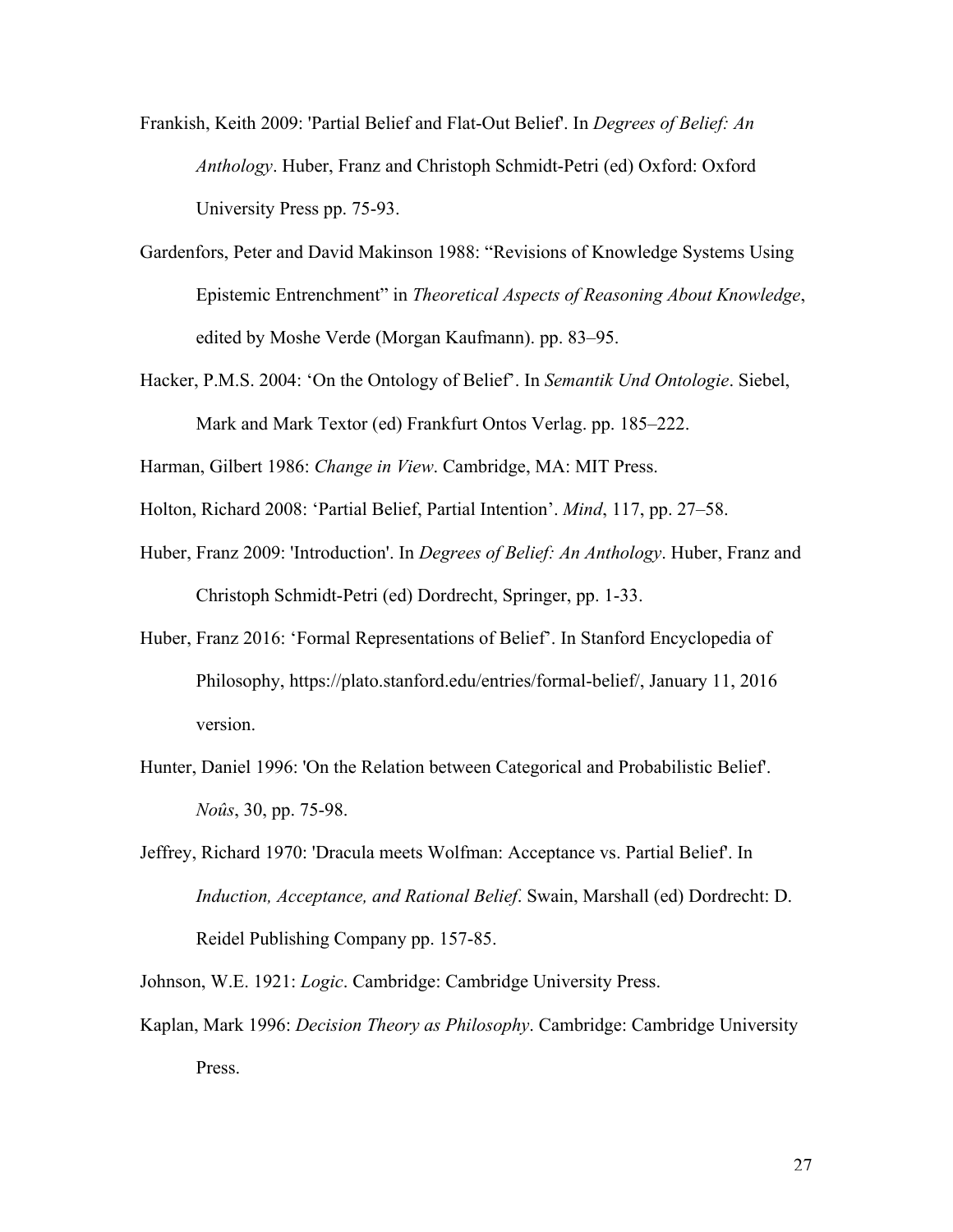- Konek, Jason 2016: 'Probabilistic Knowledge and Cognitive Ability'. *Philosophical Review*, 125, pp. 509–587.
- Lennertz, Benjamin 2015: 'Quantificational Credences'. *Philosophers' Imprint*, 15, pp.  $1-24$ .
- Millikan, Ruth 1984: *Language, Thought, and Other Biological Categories*. Cambridge, MA: MIT Press.
- Moon, Andrew (forthcoming): 'The Nature of Doubt and a New Puzzle About Belief, Doubt, and Confidence'. *Synthese*.

Moon, Andrew (draft): *Knowledge and the Doxastic Attitudes*.

Pettigrew, Richard 2015: 'Epistemic Utility Arguments for Probabilism'. In Stanford Encyclopedia of Philosophy, http://plato.stanford.edu/entries/epistemic-utility/, December 17, 2015 version.

Ramsey, Frank 1931: *Truth and Probability*. London: K.Paul, Trench, Trubner.

- Ross, Jacob and Mark Schroeder 2014: 'Belief, Credence and Pragmatic Encroachment'. *Philosophy and Phenomenological Research*, 88, pp. 259-288.
- Rott, Hans 2009: 'Degrees All the Way Down: Beliefs, Nonbeliefs, Disbeliefs'. In *Degrees of Belief: An Anthology*. Huber, Franz and Christoph Schmidt-Petri (ed) Dordrecht, Springer, pp. 301–340.
- Schwitzgebel, Eric 2015: 'Belief'. In Stanford Encyclopedia of Philosophy, http://plato.stanford.edu/entries/belief/, March 24, 2015 version.
- Smith, Martin 2016: *Between Probability and Certainty*. Oxford: Oxford University Press.